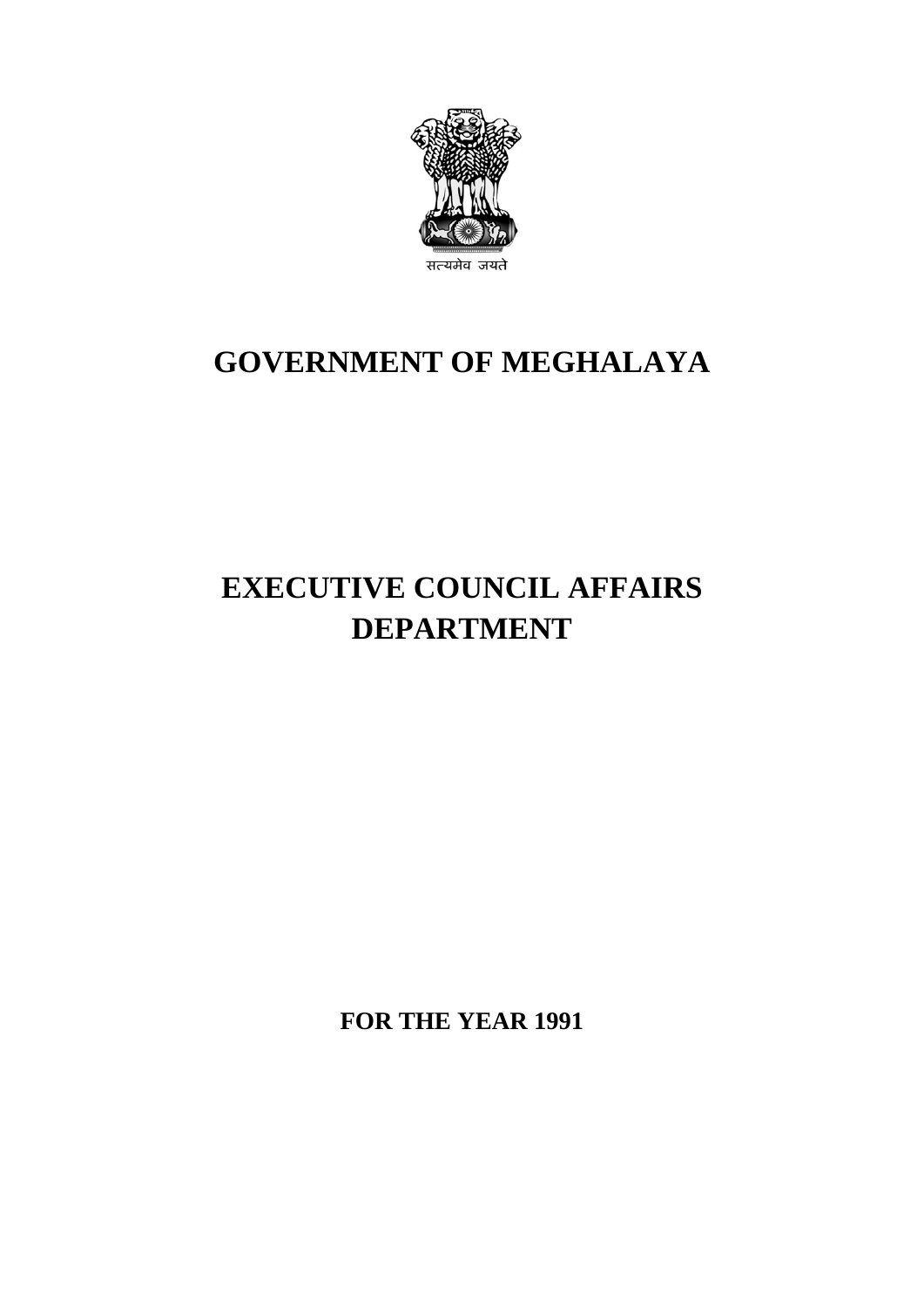## **GOVERNMENT OF MEGHALAYA**

### **EXECUTIVE COUNCIL AFFAIRS DEPARTMENT**

No. CA.43/91 WHEREAS the President of India has by a Proclamation under Article 356 of the Constitution, issued vide notification No. GSR, 623 (E), dated 11<sup>th</sup> October. 1991 assumed to himself all the functions of the Government of the State of Meghalaya and the powers vested in or exercisable by the Governor of the State:--

AND WHEREAS, by order No. GSR,  $624$  (E), dated  $11<sup>th</sup>$  October, 1991 the President further has directed that all the functions of the State Government and powers vested in or exercisable by the Governor which has been assumed by the President by virtue of the said proclamation shall also be exercisable by the Governor.

NOW, THEREFORE, the Governor of Meghalaya in exercise of the powers so conferred by the aforesaid order dated  $11<sup>th</sup>$  October, 1991 read with clause (1) of Article 154 of the Constitution and all other powers enabling him in this behalf is pleased to make the following rules namely—

| Short title and | 1. (1) These rules may be called the Rules of Executive Business of |
|-----------------|---------------------------------------------------------------------|
| Commencement.   | the Government of Meghalaya, 1991.                                  |

(2) They shall be deemed to have come into force on the  $11<sup>th</sup>$ October, 1991 and shall remain so during the period the above mentioned Proclamation is in operation in the State, after which it will cease to have effect except in respect of things done or committed to be done before it so ceases to have effect.

(3) All orders issued or action taken by the Governor on and from the  $11<sup>th</sup>$  October, 1991 shall be deemed to have been issued or taken under the corresponding provisions of these rules.

- 2. In these rules, unless the context otherwise requires—
	- (a) "Adviser" means the Adviser or Advisers to the Government appointed by the Governor with the approval of the President to aid and advise him during for the period of operation of the Proclamation issued by the President on the  $11<sup>th</sup>$  October, 1991 under Article, 356 of the Constitution of India in relation to the State of Meghalaya.
	- (b) "Article" means an Article of the Constitution of India;
	- (c) "Department" means a Department of the Government specified in the First Schedule to these Rules;
	- (d) "Executive Council" means the Executive Council constituted under rule 7;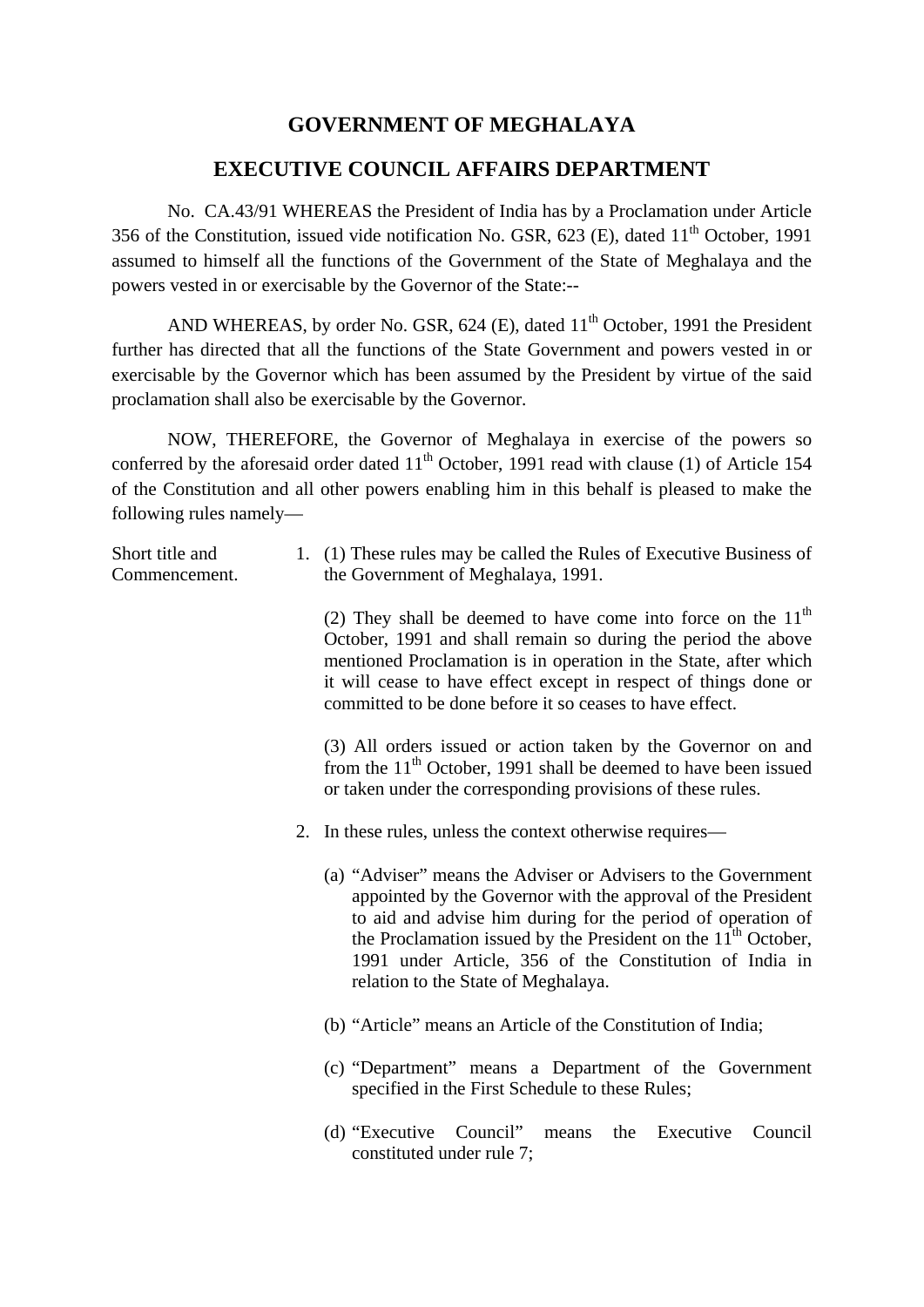- (e) "Government" means the Government of Meghalaya;
- (f) "Governor" means the Governor of Meghalaya;
- (g) "President" means the President of India;
- (h) "Proclamation" means the Proclamation issued by the President of India under Notification No. GSR.623(E), dated  $11<sup>th</sup>$  October, 1991; and
- (i) "Schedule" means a Schedule appended to these Rules.

#### **ALLOCATION AND DISPOSAL OF BUSINESS**

Allocation of Business of the Government.

3. (1) The business of the Government shall be transacted in the different departments as specified in the First Schedule.

(2) Each department shall consist of a Secretary as its head and other employees duly appointed before or after the commencement of these Rules;

Provided that more than one department may be placed under one Secretary or the work of one Department distributed to one or more Secretaries.

- 4. (1) No department shall without previous consultation with the Finance Department authorise any order (other than orders issued under any Act or rules made there under, or pursuant to any general or specific delegation made by the Finance Department) which—
	- (a) Either immediately or by their repercussion will affect the finance of the State or which in particular
		- i) Involve any grant of land or assessment of revenue or concession, grant, lease, or license of mineral or forest rights or a right to water power or any easement or privilege in respect of such concession; or
		- ii) In any way involve any relinquishment of revenue; or
	- (b) Relate to the number or grading of cadre or posts or the emoluments or other conditions of service or posts;
	- (c) Involve the addition of a post in the public service or the variation of emoluments of any posts;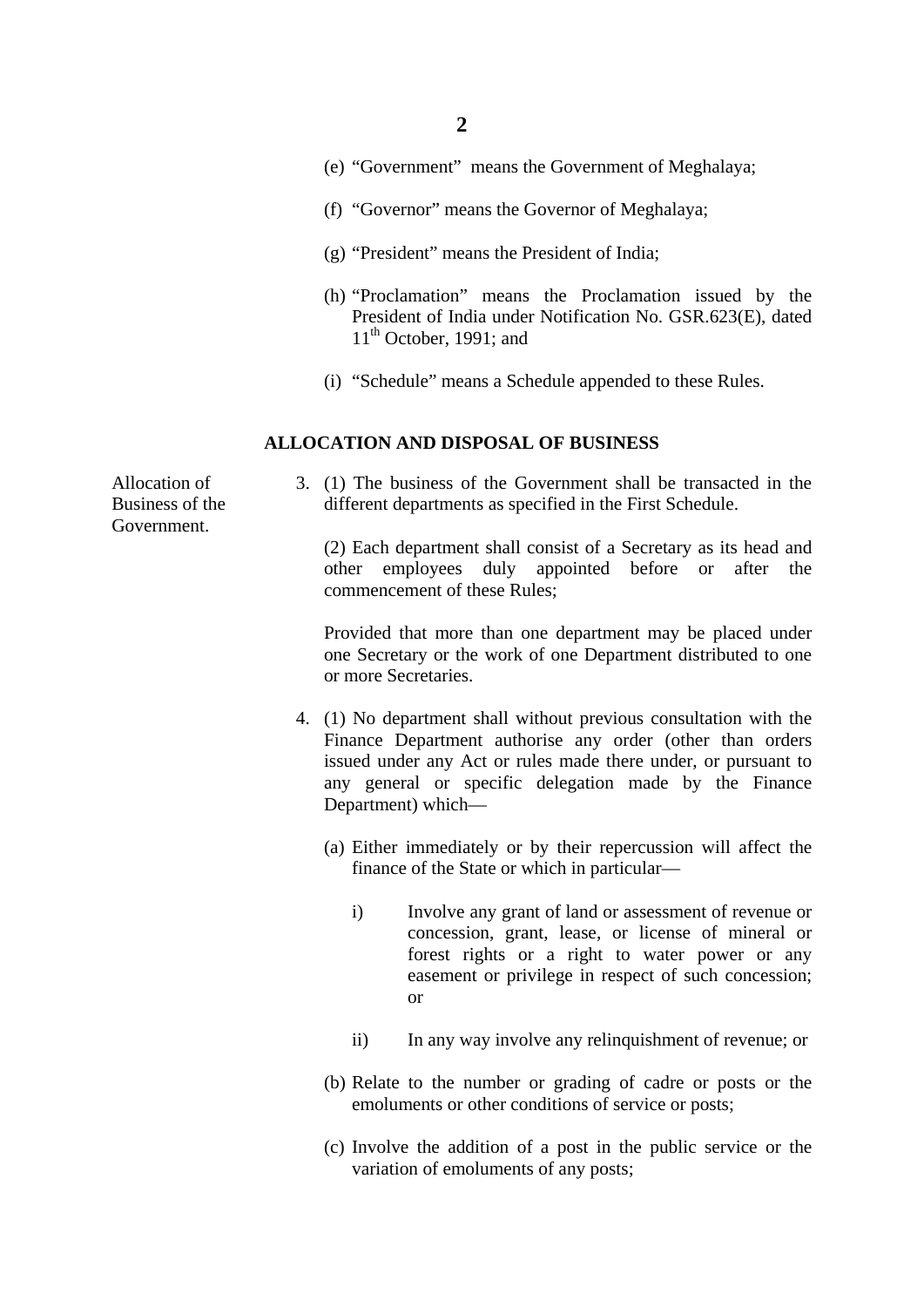- (d) Involve the sanction of an allowance or special or personal pay for any post or class of posts or to any employee of the Government of Meghalaya;
- (e) Involve expenditure for which no provision has been made in the Appropriation Act or which is in excess of the provisions made in the Act.

(2) No proposal which requires the previous consultation with Finance Department under these rules but in which the Finance Department has not concurred may be proceeded unless a decision to that effect has been taken by the Adviser with the approval of the Governor.

(3) No re-appropriation shall be made in any department other than the Finance Department except in accordance with such general delegation as the Finance Department may have made.

(4) Except to the extent that power may have been delegated to the department under rules approved by the Finance Department every order of an administrative department conveying a sanction to be enforced in audit shall be communicated to the audit authority by the Finance Department.

(5) Nothing in this rule shall be construed as to authorise any department including the Finance Department to make reappropriations from one grant specified in the Appropriation Act to another such grant.

- 5. All orders or instruments by or on behalf of the Government shall be expressed in the name of the Governor and every such order shall be signed by a Secretary or any other officer as may be specially empowered in that behalf and such signature shall be deemed to be the proper authentication of the order of Governor.
	- *Note:--* "Secretary" under this rule included the Chief Secretary, Additional Chief Secretary, Commissioner and Secretary, Special Secretary, Additional Secretary, Joint Secretary, Deputy Secretary and Under Secretary to the Government.

Authentication of orders of Government.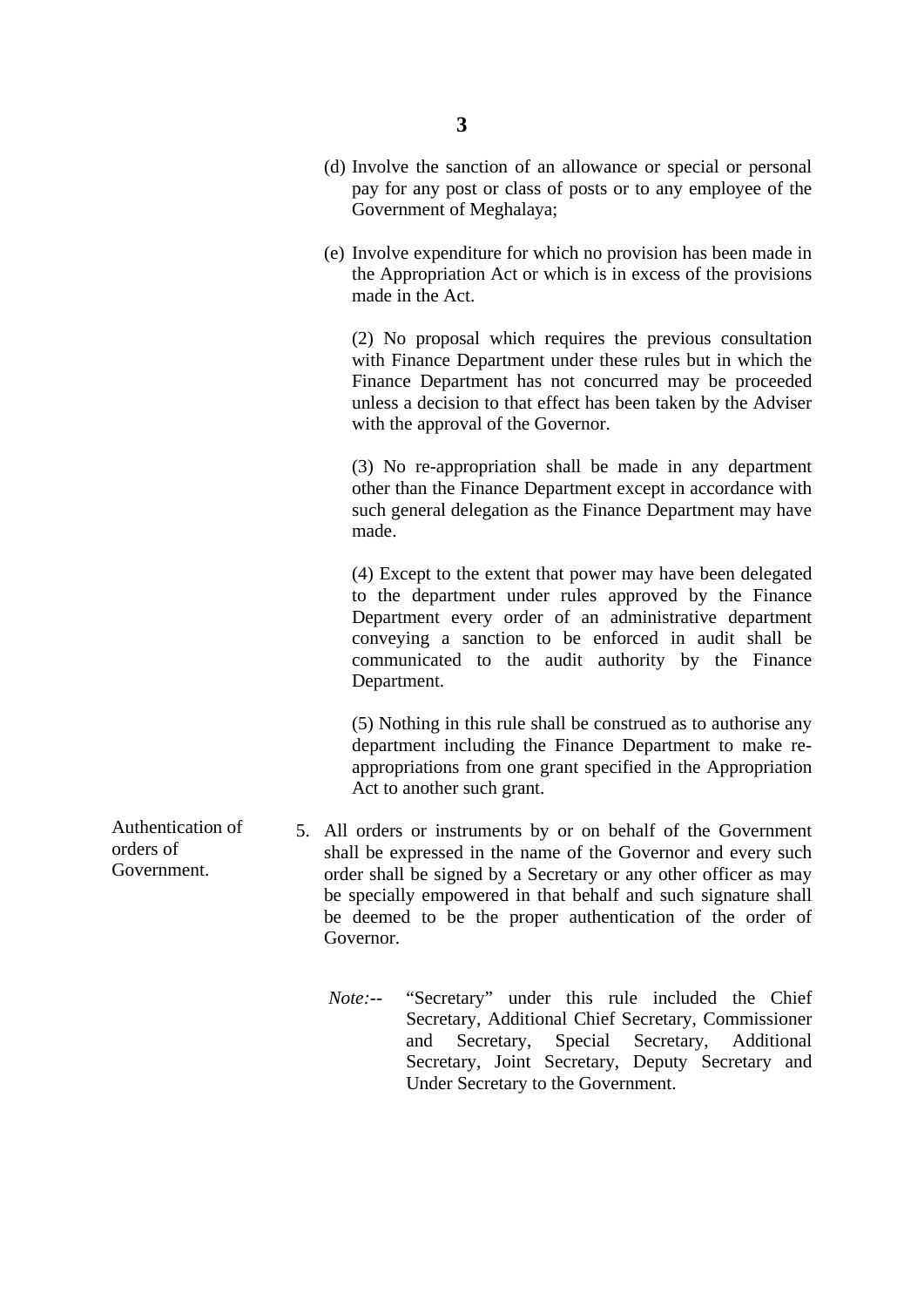#### **ADVISER**

6. (1) There shall be an Adviser or Advisers to the Governor to aid

and advise him in the discharge of his functions during the operation of the Proclamation. (2) The Chief Secretary may also be appointed as an Adviser in addition to his own duties and functions. (3) Where more than one Adviser is appointed each of them will be in-charge of the work allotted to him by the Governor. (4) The duties and powers of the Adviser or Advisers under these rules shall be performed and exercised by the Chief Secretary until the Adviser or Advisers assume office. **THE EXECUTIVE COUNCIL** Constitution and procedure of the Executive Council 7. (1) There shall be an Executive Council consisting of the following, namely—

| (a) Governor                                        | Chairman          |
|-----------------------------------------------------|-------------------|
| (b) Adviser/Advisers                                | <b>Members</b>    |
| (c) Chief Secretary-cum-Adviser<br>Chief Secretary. | Member Secretary. |

(2) The Executive Council shall meet at such place and time as the Governor may direct.

(3) The Executive Council shall be collectively responsible for all executive orders issued in the name of the Governor in accordance with these rules, whether such orders are authorised by the Adviser as a result of a discussion in a meeting of the Executive Council or otherwise.

(4) All cases specified in the Second Schedule shall be submitted to the Governor for his orders to have them either placed before the Executive Council for consideration, or circulated amongst the Advisers.

Adviser to the Governor.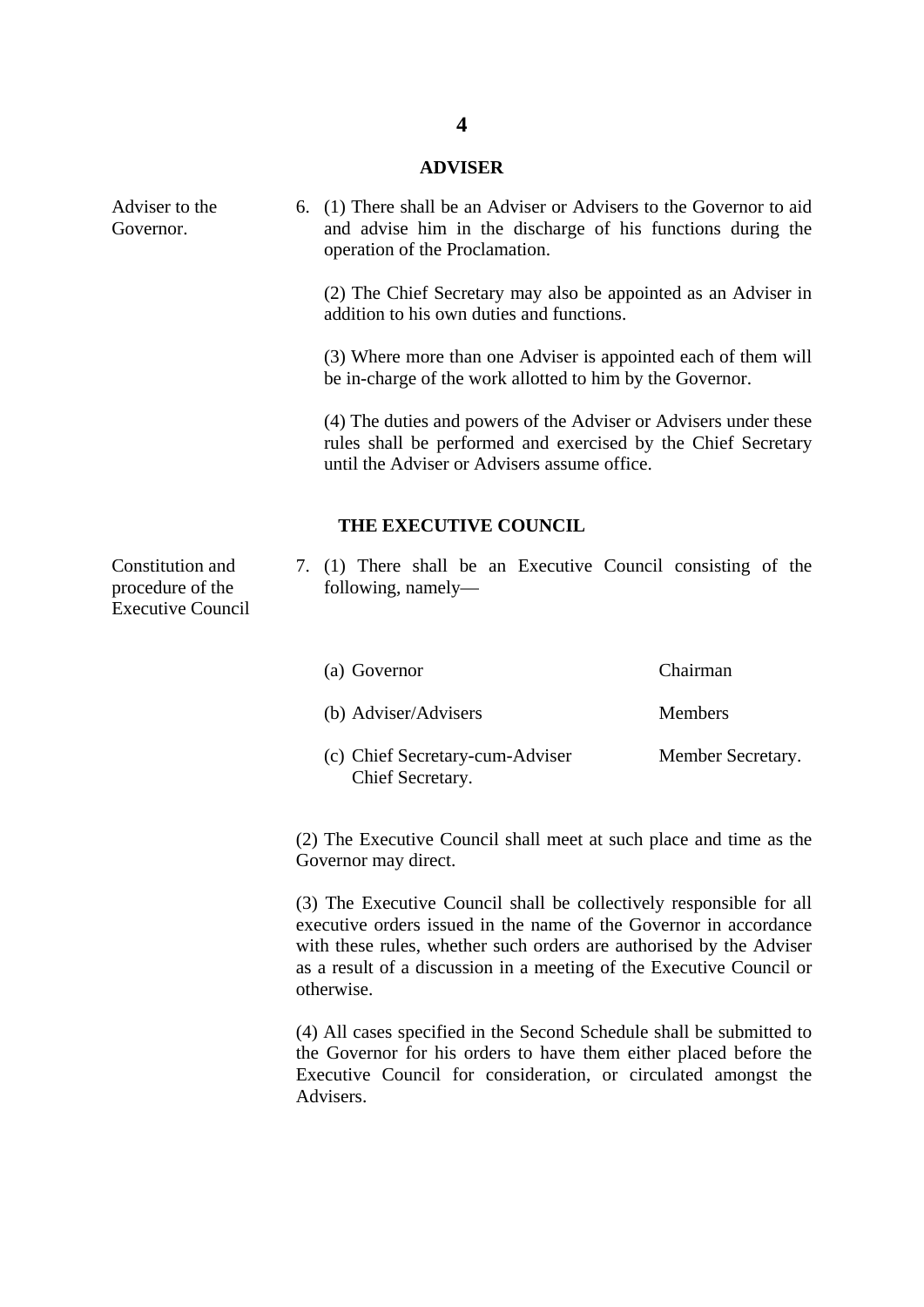(5) The Governor may direct that any case referred to in the Second Schedule may, instead of being brought up for discussion at a meeting of the Executive Council be circulated to the Advisers for opinion and if the Advisers are unanimous and the Governor thinks that a discussion at a meeting of the Executive Council is unnecessary, the case shall be decided without such discussion.

(6) When a case is to be brought before the Executive Council the Department to which it pertains shall, unless the Governor otherwise directs, prepare a Memorandum indicating exhaustively the facts of the case and the points for decision. The Memorandum and all other relevant papers shall be sent to the Adviser or Adviser concerned for approval. After such approval, it shall be sent to the Chief Secretary with a view to obtaining orders of the Governor for bringing it up for consideration at a meeting of the Executive Council or for circulation as specified in sub-rule (4).

(7) For a meeting of the Executive Council the agenda approved by the Governor together with the Memoranda shall be sent by the Member Secretary to the Governor and the Advisers so as to reach them two days before the date of the meeting. The Governor may, in urgent cases, direct that the said period may be curtailed.

(8) Except with the permission of the Governor no case shall be placed on the agenda of a meeting unless papers relating thereto have been previously circulated.

(9) The Member Secretary or in his absence, such officers as may be authorised by the Governor shall attend the meeting of the Executive Council, prepare a record of the decision taken by the Council and after approval by the Governor arrange to circulate the decisions to the concerned Departments.

(10) When a decision is taken by the Executive Council the Adviser concerned shall take action to give effect to such decision. If, however, any deviation is proposed to be made there from the case shall be submitted to the Governor by the Adviser and further action shall be taken according to the direction of the Governor.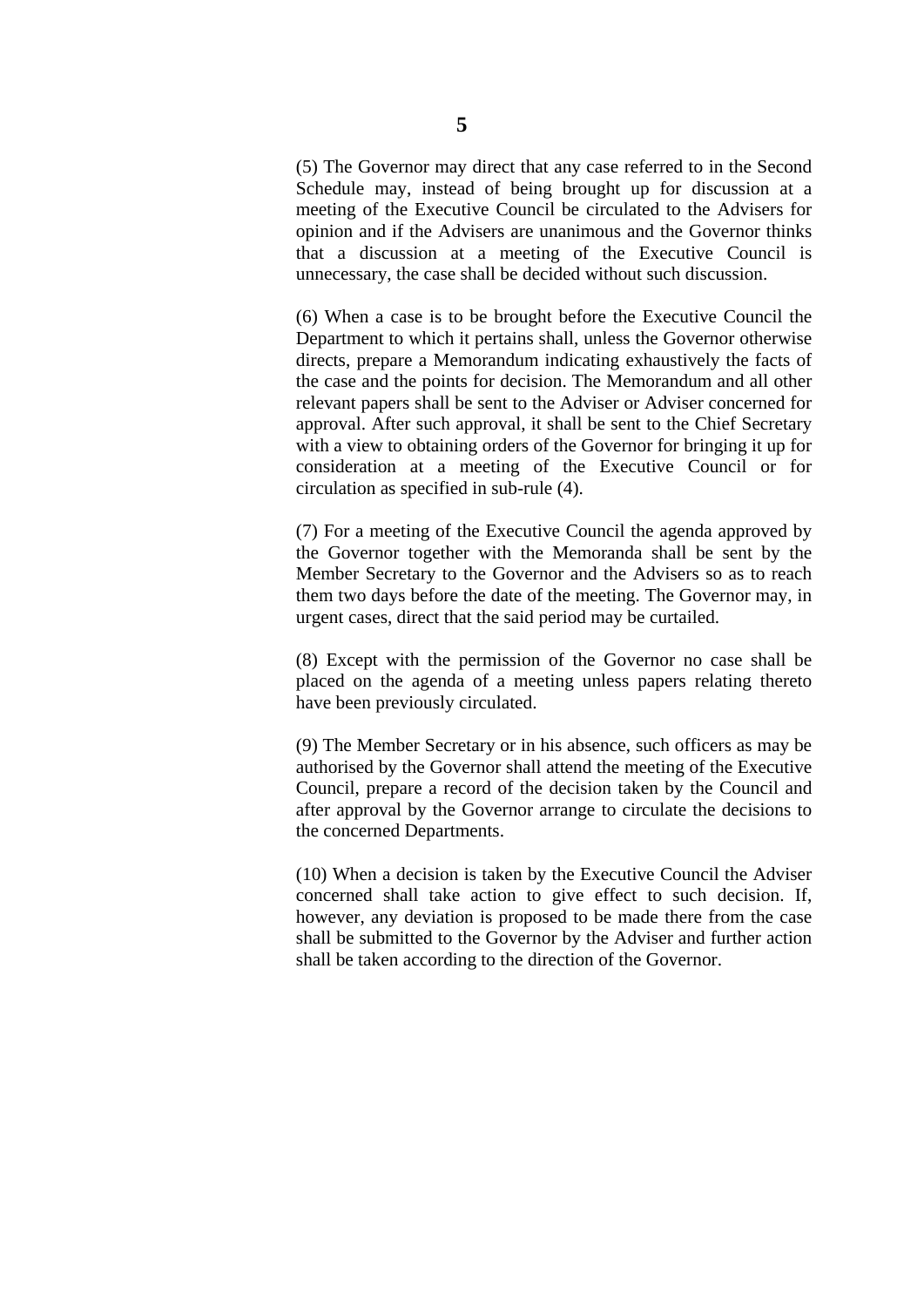# **DEPARTMENTAL DISPOSAL OF BUSINESS**

### **A. GENERAL**

| Departmental<br>Secretary.                                 |    | 8. (1) The Secretary of the department or branch concerned shall be<br>responsible for the due execution of policy work and discipline<br>of his Department and shall transmit to the Chief Secretary all<br>important matters or information relating to his department, who<br>shall also be kept apprised of all important decisions taken by<br>various Departments.                                                                                                                                                                          |
|------------------------------------------------------------|----|---------------------------------------------------------------------------------------------------------------------------------------------------------------------------------------------------------------------------------------------------------------------------------------------------------------------------------------------------------------------------------------------------------------------------------------------------------------------------------------------------------------------------------------------------|
|                                                            |    | (2) Except as otherwise provided by these rules, cases shall<br>ordinarily be disposed of by or under the authority of the<br>Governor or the Adviser.                                                                                                                                                                                                                                                                                                                                                                                            |
|                                                            |    | (3) The Adviser by means of standing orders may give such<br>directions as he thinks fit regarding the levels and the procedure<br>for disposal of cases in a department in his charge. Copies of<br>such standing orders passed by the Adviser shall be submitted to<br>the Governor.                                                                                                                                                                                                                                                            |
| Matter<br>concerning<br>than<br>one<br>more<br>Department. | 9. | (1) When a matter concerns more than one Department no order<br>shall be issued until the case has been considered by all the<br>concerned Departments unless the case is one of extreme<br>urgency and the issue of orders is approved by the Adviser.                                                                                                                                                                                                                                                                                           |
|                                                            |    | $(2)$ When in a matter as referred to in sub-rule $(1)$ there is a<br>difference of opinion amongst the Departments, the Secretary in-<br>charge of the Department, mainly concerned with the matter<br>shall submit the case to the Chief Secretary for orders.                                                                                                                                                                                                                                                                                  |
|                                                            |    | (3) When the matter is submitted to him under sub-rule (2), the<br>Chief Secretary may, subject to any general or special order of<br>the Governor, decide it himself or if he deems fit, submit it to the<br>Adviser concerned and if there be no Adviser, to the Governor<br>for decision. In the event of the case being submitted to the<br>Adviser, the Adviser may decide the case himself or submit it to<br>the Governor for decision as he deems fit or as may be required<br>under any general or special order issued by the Governor. |
|                                                            |    | (4) If a question arises as to which Department a subject or<br>matter mainly pertains to the matter shall be referred to the Chief<br>Secretary for decision, who may, if necessary take the order of<br>the Adviser or the Governor.                                                                                                                                                                                                                                                                                                            |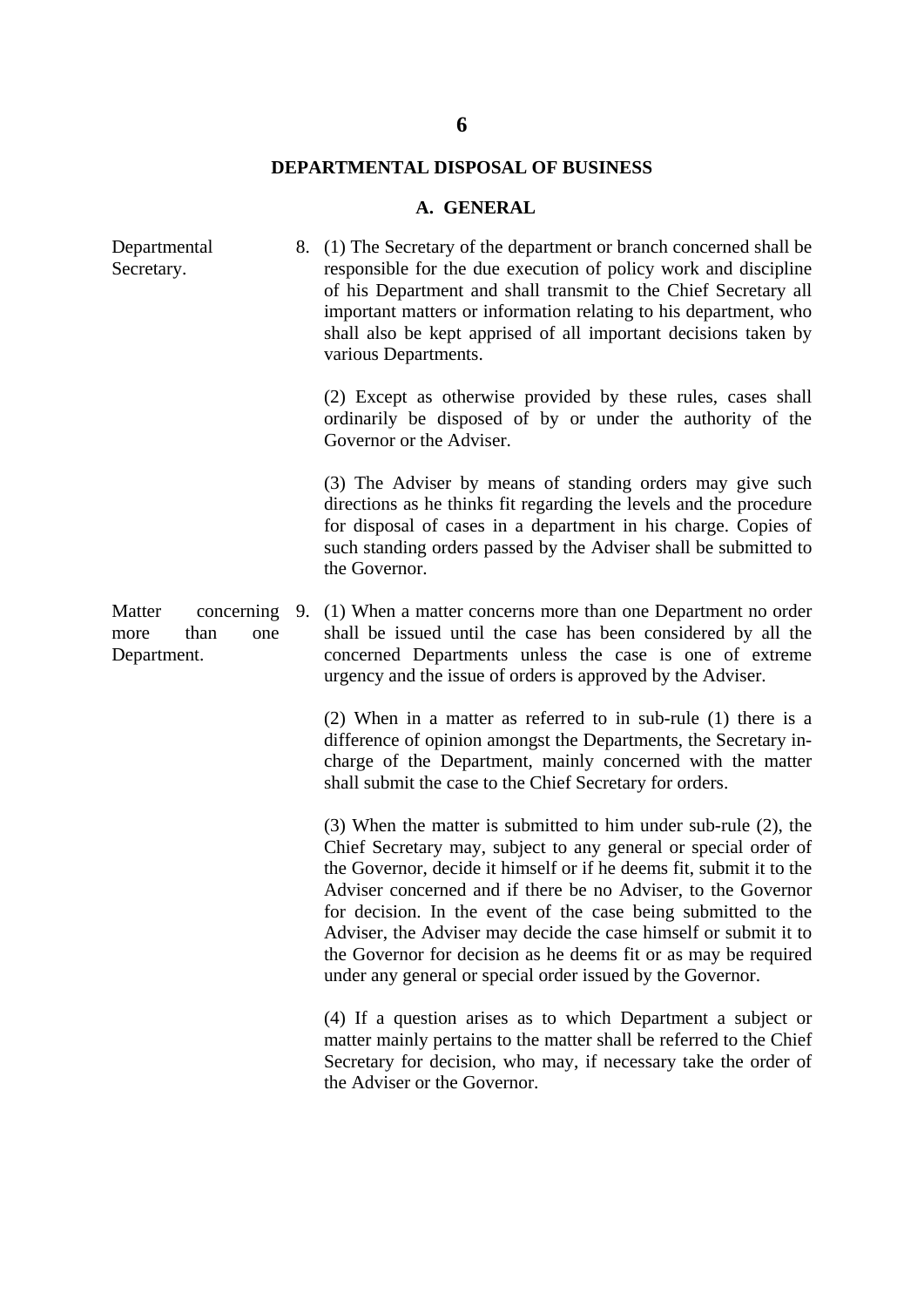- 10. Copies of all communications from the Government of India (including those from the Prime Minister and other Ministers of the Union) other than those of routine or unimportant character or of the first report of the occurrence of the nature mentioned below shall as soon as possible after receipt be submitted by the Secretary to the Chief Secretary, Adviser and Governor for information—
	- (a) Riots which involve serious public peace;
	- (b) Outrages which have political aspect;
	- (c) Calamities such as flood and earthquake which cause serious damage to life and property; and
	- (d) All other events which have political or administrative importance and all unusual happenings.
- 11. Any matter likely to bring the State Government into controversy with the Government of India or with any other State Government shall as soon as the possibility of such controversy is seen, be brought to the notice of the Governor, the Adviser, and the Chief Secretary.
- 12. The following classes of cases shall be submitted to the Government by the Adviser before issue of orders:-
	- i) Cases raising questions of policy;
	- ii) Constitution of an Advisory Board under Article 22 (4) (a) for the detention of persons without trial;
	- iii) Any proposal for the institution of prosecution by Government against the advice tendered by the Law Department;
	- iv) All cases in which the work or conduct of Officers has come up for adverse public criticism;
	- v) All policy cases regarding reservation of appointment enforced for the Scheduled Castes, Scheduled Tribes and Backward Classes;
	- vi) Cases relating to the continuation, supersession and dissolution of Municipal Boards;
	- vii) Issue of special rules relating to State Services;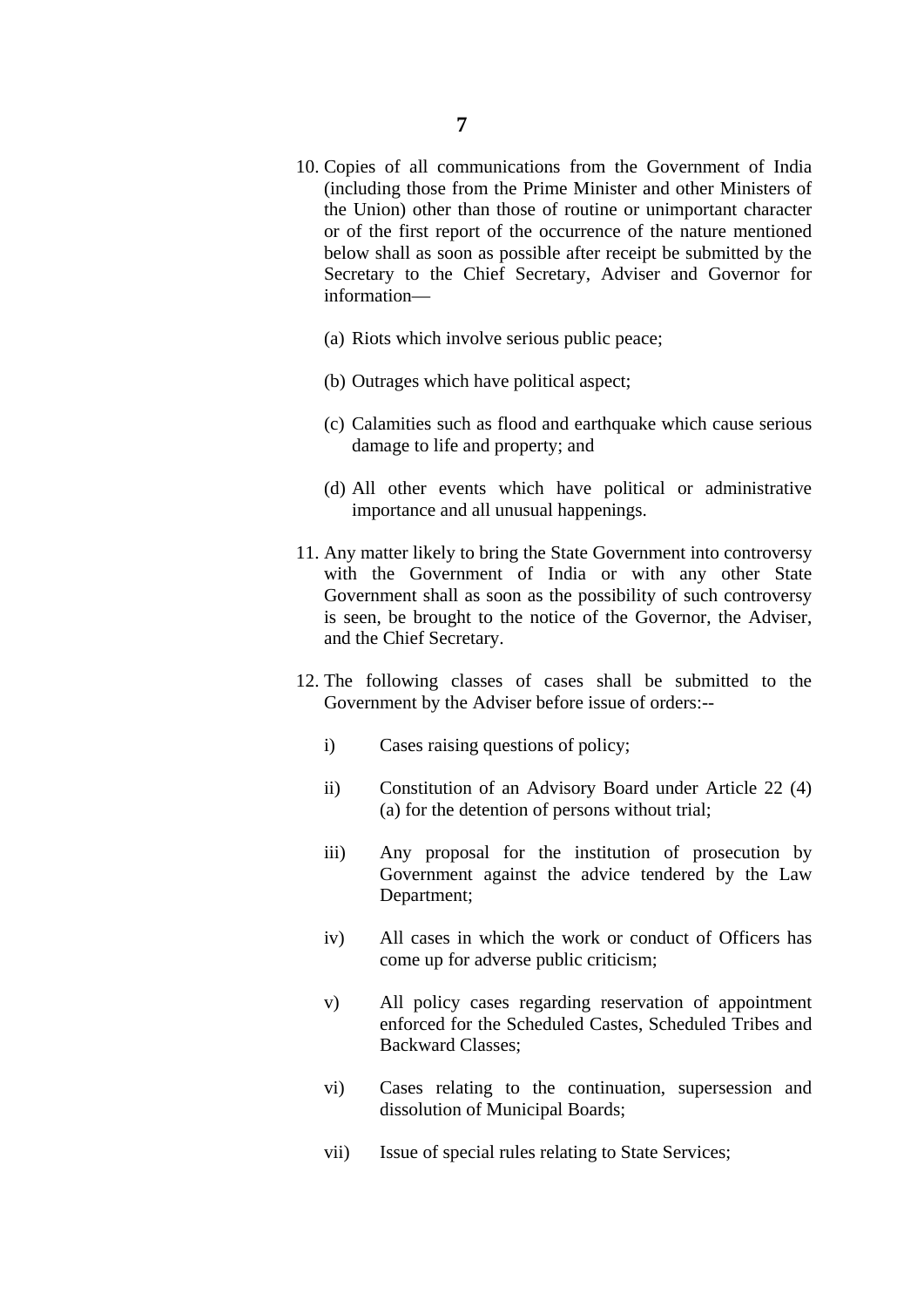- viii) Proposals for the grant of pardon of or commutation of sentence in pursuance of Article 161;
- ix) Cases relating to petitions for mercy from or on behalf of persons sentenced to death;
- x) All cases relating to the promulgation and withdrawal of Ordinances;
- xi) Cases which affect or are likely to affect the peace and tranquillity of the State;
- xii) Cases pertaining to the Governor's personal establishment and Raj Bhavan matters;
- xiii) Proposal for the appointment, resignation of the chairman and members of the State Public Service Commission;
- xiv) Proposals for the appointment, resignation and removal of the Advocate General (including proposals for determining and varying the remuneration payable to him);
- xv) Proposals for the appointment of Secretary, Commissioner and Secretary, Special Secretary, Additional Secretary, Joint Secretary, Deputy Secretary and Under Secretary to the Secretariat of the Legislative Assembly of Meghalaya.
- xvi) Such other cases or classes of cases of administrative importance or policy which the Adviser may consider necessary or the Governor may wish to see;
- xvii) Proposal for awarding punishment or dismissal or removal or compulsory retirement from service invoking proviso (b) and (c) to Article 311 (2);
- xviii) Proposal for making or involving amendments other than routine amendments of rules regulating the recruitment and the conditions of service of:--
	- (a) Persons appointed to the secretariat staff of the Assembly under article 187 (3);
	- (b) Officers and servants of the High Court under Article 229, clauses (1) and (2);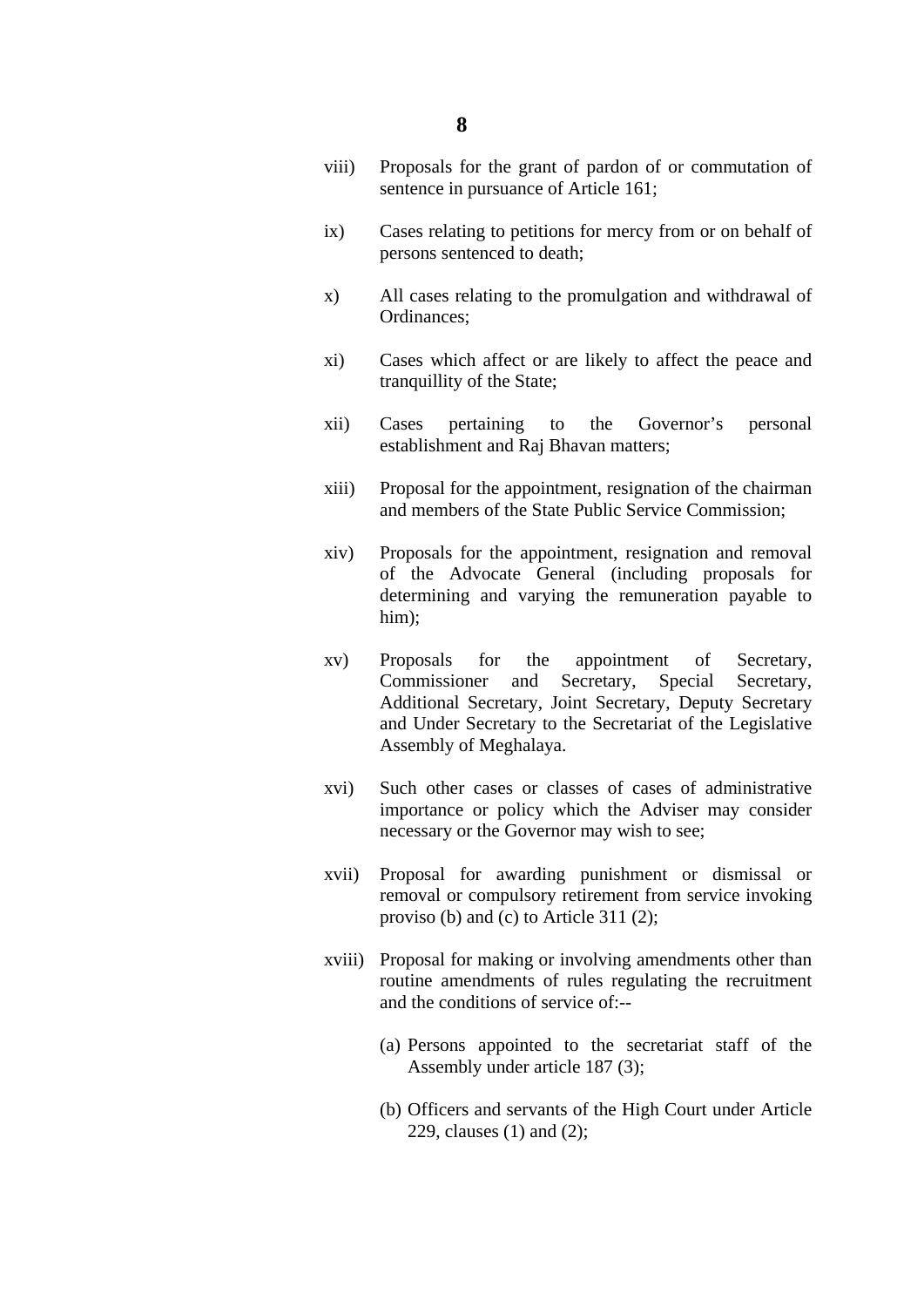- xix) The annual financial statement and demands for supplementary, additional or excess grants;
- xx) Proposal for making or amending of rules under Article 234;
- xxi) Proposals for issue of notification under Article 237;
- xxii) Any proposal involving action for the dismissal, removal or suspension of a Member of the Public Service Commission.
- xxiii) Proposals for making or amending regulations under Article 318 or under the proviso to clause (3) of Article 320.
- xxiv) Report of the Public Service Commission on its work under Article 323 (2) and any action proposed to be taken with reference thereto;
- xxv) Proposals for legislation including the issue of ordinances under Article 213;
- xxvi) Proposals for imposition of a new tax or any change in the matter of assessment or the pitch of any existing tax, or land revenues, or irrigation rates or for, the raising of loans on the security of the revenue of the State or for giving a guarantee by the Government of the State;
- xxvii) Any proposal which affects the finance of the State which does not have the consent of the Finance Department;
- xxviii) Any proposal for re-appropriation to which the consent of the Finance Department is required and has been withheld;
- xxix) Proposals involving the alienation either temporary or permanent or of sale, grant or lease of Government property exceeding Rupees One Lakh in value or the abandonment or reduction of revenue exceeding the amount except when such alienation, sale, grant or lease of Government property or abandonment of reduction of revenue is in accordance with the rules or with a genera scheme approved by the Adviser;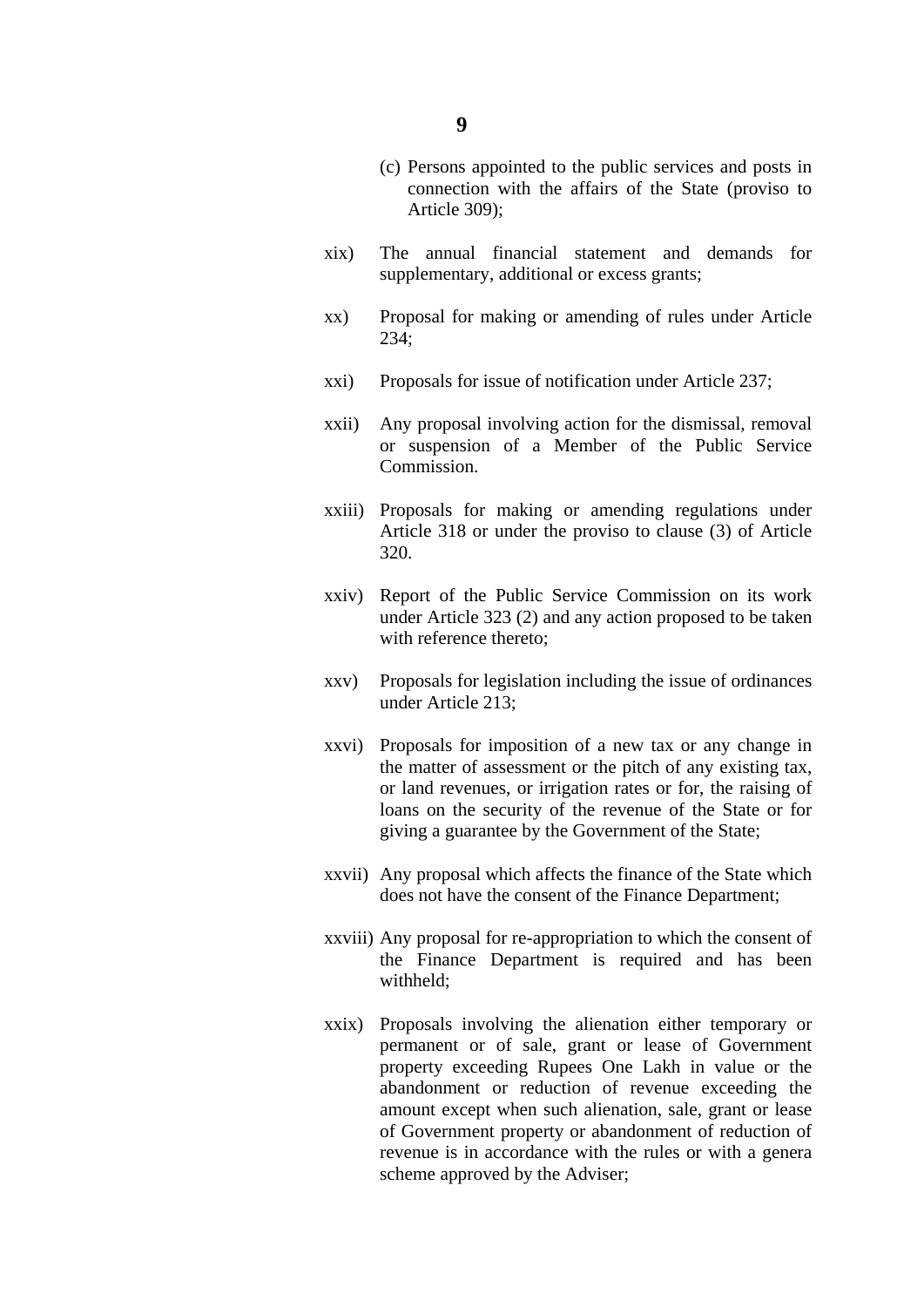- xxx) Proposals involving any important change of policy or practice having state wise application;
- xxxi) Proposals for action inconsistent with the recommendation of the Public Service Commission;
- xxxii) Proposals for the appointment, posting and transfer of officers holding the following posts:--
	- (a) Chief Secretary, Additional Chief Secretary, Commissioner and Secretary, Special Secretary, Secretaries, Additional Secretaries, Joint Secretaries of Departments of Government;
	- (b) Heads of Departments;
	- (c) Officers of the rank of Joint Secretary and above;
	- (d) District Judges;
	- (e) Deputy Inspectors General of Police;
	- (f) Deputy Commissioners or Collectors;
	- (g) Superintendents of Police;
	- (h) Conservators of Forests;
- xxxiii) Cases which affect the relations of the State Government with the Government of India, any other State Government, the supreme Court or the High Court;
- xxxiv) Cases which affect or are likely to affect the interest of Scheduled Castes, Scheduled Tribes and backward classes adversely;
- xxxv) (a) cases relating to any dispute regarding the payment of a share of royalty accruing from mines and minerals to the District Council;
	- (b) Proposal for any amendment to the Sixth Schedule; and
	- (c) Any other matter of importance relating to the Sixth Schedule of the Constitution as the Adviser may consider necessary.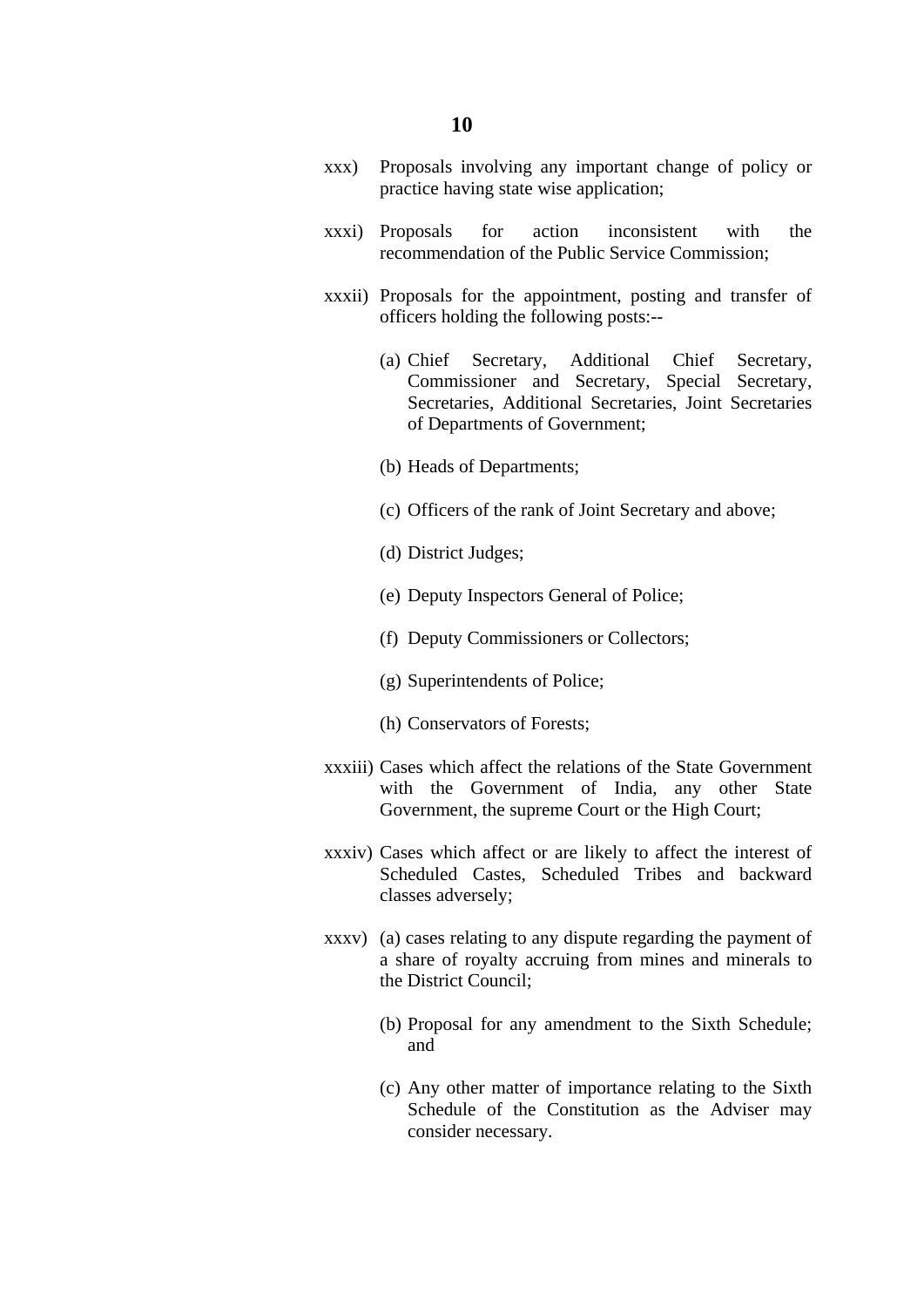- xxxvii)proposal to lend the services of any of the Officers (referred to in item No. xxxii) to the Government of India or to any State Government on foreign service or for deputation of such Officers to participate in conference held in foreign countries or for any study or training outside the State;
- xxxviii) Any other cases or classes of cases as the Adviser may consider necessary.
- 13. The following classes of cases shall be submitted to the Adviser:-
	- i) all cases which are required to be submitted by the Adviser to the Government under rule 12;
	- ii) cases raising questions of policy and cases of administrative importance not covered by the standing orders issued by the Advisers under rule 8 (3);
	- iii) constitution of an Advisory Board under Article 22 (4) (a) for the detention of persons without trial;
	- iv) proposals for the appointment, posting and transfer of officers holding the following posts:--
		- (a) Chief Secretary, Additional Chief Secretary, Commissioner and Secretary, special Secretary, Secretaries, Additional Secretaries, Joint Secretaries and Deputy Secretaries of the Departments of Government;
		- (b) Heads of Departments;
		- (c) Special Officers of the rank of Deputy Secretary and above;
		- (d) District Judges;
		- (e) Deputy Inspectors General of Police;
		- (f) Deputy Commissioners or Collectors;
		- (g) Superintendents of Police;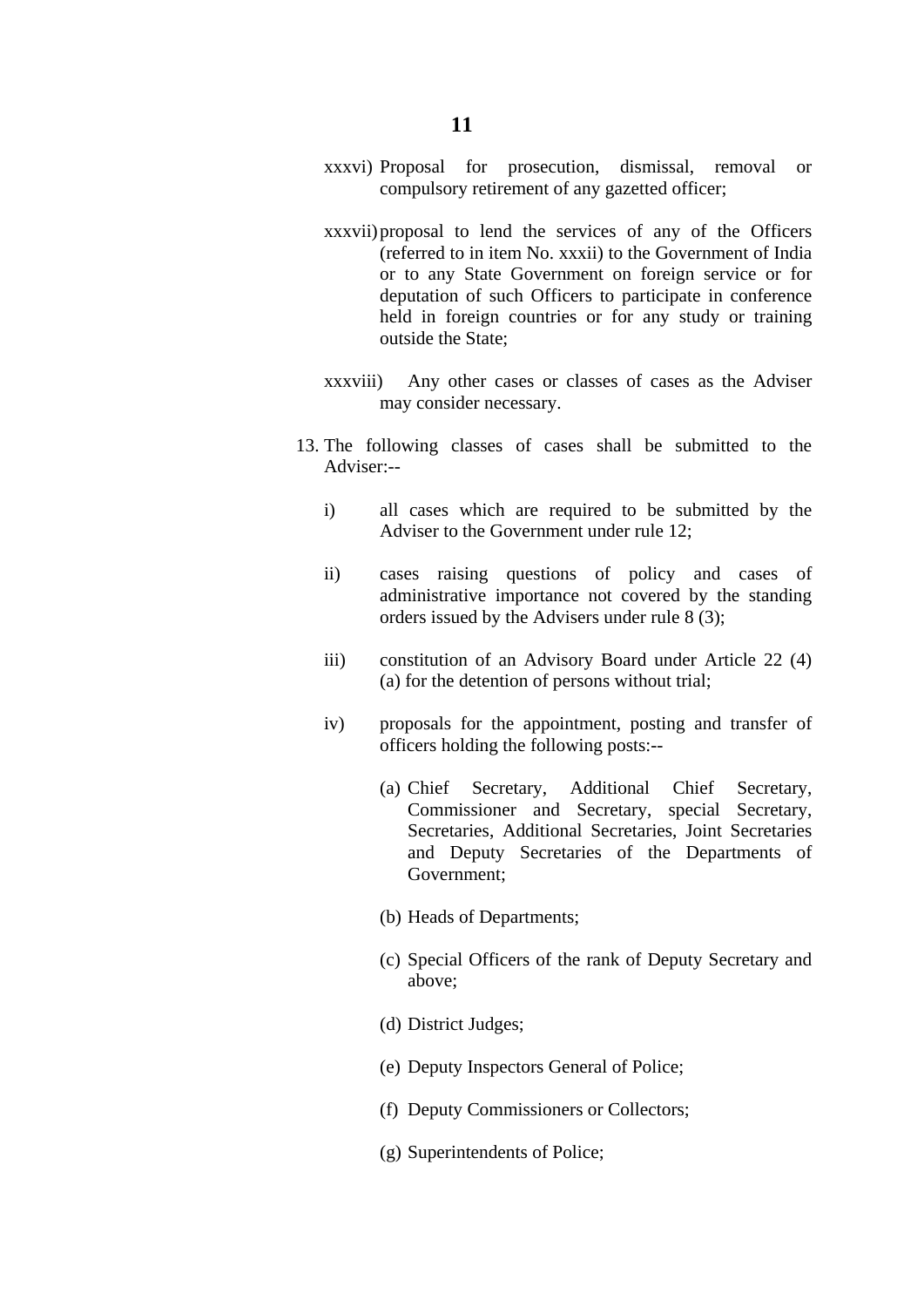- (h) Superintending Engineers; and
- (i) Conservators of Forests
- v) proposals for the prosecution, dismissal, removal or compulsory retirement of any gazetted officer;
- vi) proposals involving the alienation either temporary or permanent or of sale, grant, or lease of Government property between Rs. 25,000 and Rs. 1,00,000 in value or the abandonment or reduction of revenue between Rs. 25,000 and Rs. 1,00,000 except when such alienation sale, grant, or lease of Government property or abandonment or reduction of revenue is in accordance with the rules or with a general scheme already approved by the Adviser;
- vii) proposal to lend the services of any of the Officers referred to in item number (iv) to the Government of India or to any State Government on foreign service or for deputation of such Officers to participate in conference held in foreign countries or for any study or training outside the State;
- viii) any proposal for the institution or prosecution by the Government against the advice tendered by the Law Department;
- ix) all proposals involving important change in the strength or distribution of Police Force;
- x) all cases in which the work or conduct of officers referred to in item number (iv) has come up for adverse public criticism;
- xi) all policy cases regarding reservation of appointments and posts for the Scheduled Castes and Scheduled Tribes and backward classes;
- xii) cases relating to the constitution, supersession and dissolution of Municipal Boards;
- xiii) all cases relating to the implementation of observations or recommendations of the Committee on Estimates, Public Accounts Committee or other such Committee of the Legislature or their Sub-Committee;
- xiv) issue of special rules, relating to the State Services;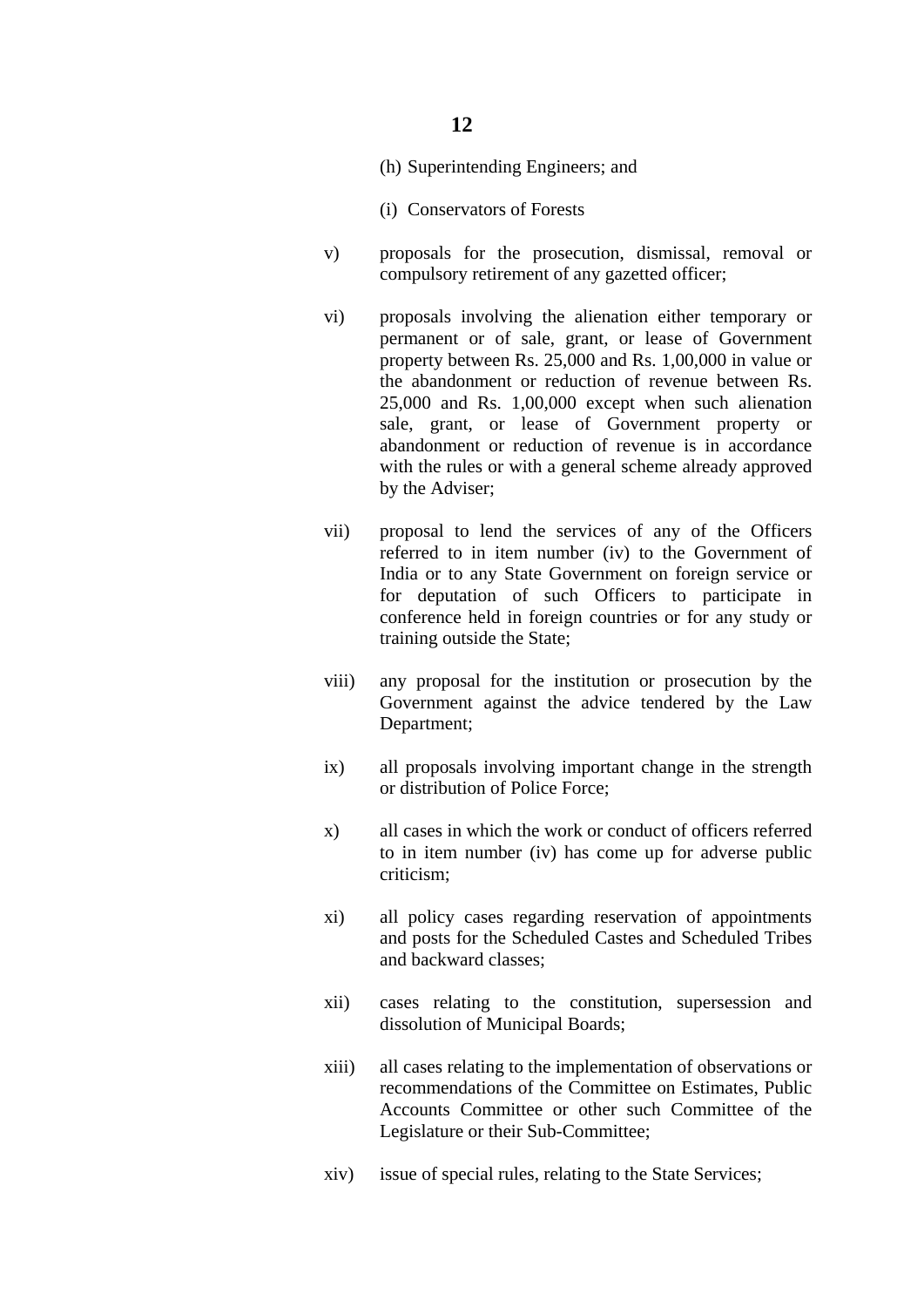- xv) any other case or classes of cases as the Secretary may consider necessary;
- xvi) Proposals for grant of pardon, reprieve or remission of punishments or for the suspension, remission or commutation of a sentence in pursuance of Article-161.
- xvii) cases which affect or likely to affect the peace and tranquillity of the State;
- xviii) cases which affect the relations of the State Government with Supreme Court or the High Court;
- xix) any departure from these rules which comes to the notice of the Chief Secretary or the Secretary of any Department;
- xx) proposals for appointment of the Chairman, Members and Secretary of the State Public Service Commission;
- xxi) cases pertaining to appeals against the orders of the appointing authority issued under the provisions of Meghalaya Services (Discipline and Appeal) Rules as in force in the State;
- xxii) proposal for the supersession of a District Council;
- xxiii) any other matter of importance concerning the affairs of the District Council;
- xxiv) cases of departure from these rules which comes to the notice of the Chief Secretary or the Secretary of any Department;
- xxv) Major punishments to the gazetted officers under the Meghalaya service (Discipline and Appeal) Rules as in force.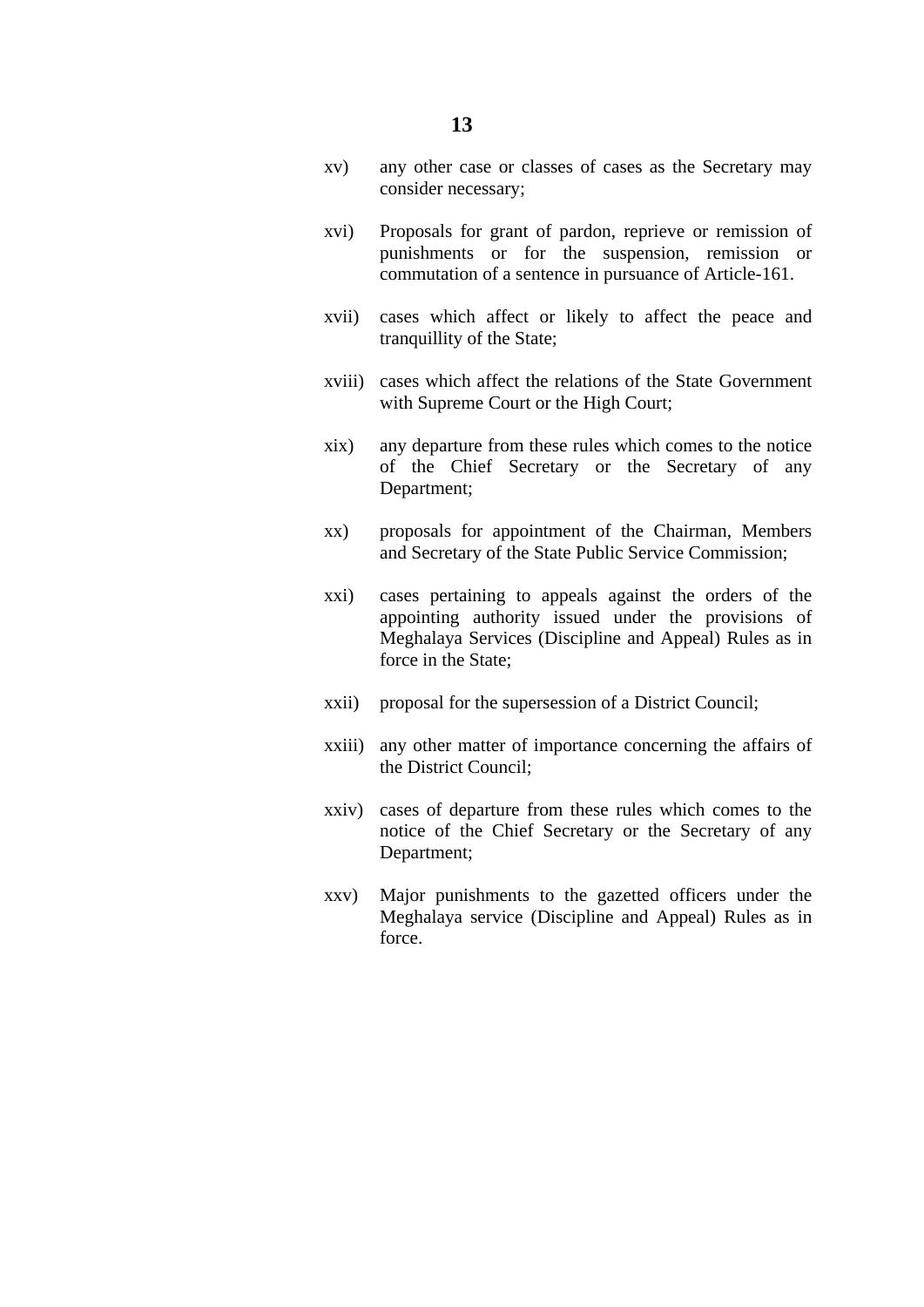#### **B. CHIEF SECRETARY**

14. (1) The Chief Secretary as the Secretary to the Executive Council shall be kept apprised of all important decisions by various Departments. A weekly list of cases shall be submitted to the Chief Secretary for his information and for information of the Governor.

(2) All important matters relating to all Departments and in particular Personnel and Administrative Reforms, Home, Political and Urban Affairs Departments shall be put up by the Secretary to the Chief Secretary.

- 15. The Chief Secretary is the head of the administrative machinery and his mediation shall be sought as far as practicable in all the cases where there is a difference of opinion between the Secretaries.
- 16. All memorials presented by Government servants to the Governor shall be sent with the comments of the administrative department to the Chief Secretary who will submit them for orders to the Governor.

#### **C. FINANCE DEPARTMENT**

- 17. The Finance Department shall be consulted before the issue of order upon all proposals which affect the finance of the State in which previous concurrence is necessary under these Rules.
- 18. The views of the Finance Department shall be brought on the permanent record of the Department to which the case belongs and shall form part of the case.
- 19. The Finance Department may by general or special orders prescribe cases in which its concurrence may be presumed to have been given.
- 20. Subject to the provision of rule, the Finance Department may make rules to given financial procedures in general in all departments and to regulate the business of the Finance Department and the dealings of the other departments with the Finance Department.
- 21. (1) The Finance Department shall after previous consultation with the Department of Personnel and Administrative Reforms authorise orders which:--
	- (a) relate to the number, grading or cadre and emoluments or other conditions of posts under the Government;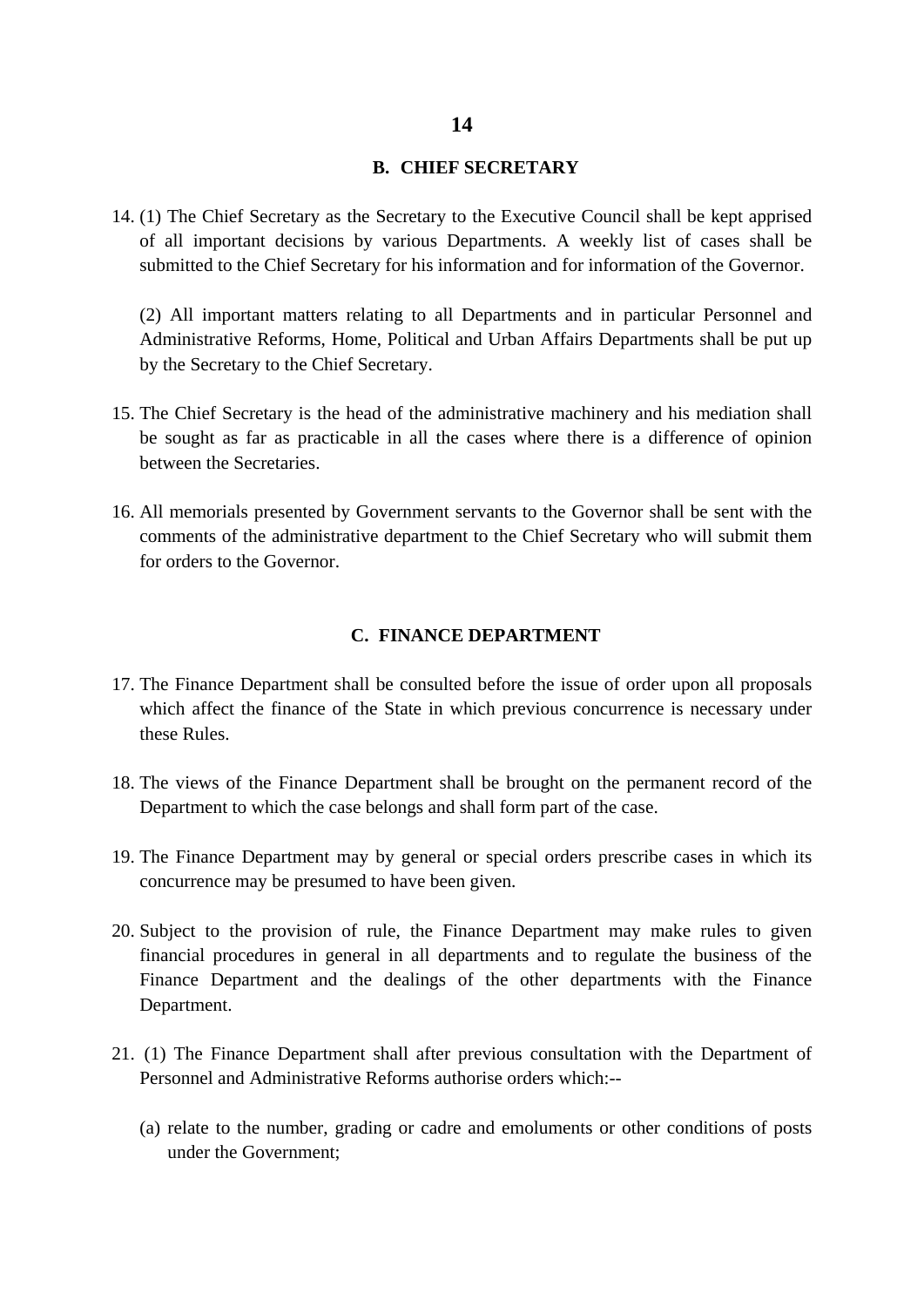- (b) involve the addition of a post or abolition of a post from the public service or the variation of emoluments of any post; and
- (c) involve the sanction of an allowance or special or personal pay for any post or class of posts.
- (2) The Finance Department shall have the following functions:--
- (a) to issue orders in cases which involve an expenditure for which no provision has been made in the Appropriation Act or which is in excess of the provision made in the Act;
- (b) it shall prepare an estimate of the total receipts and disbursements of the State in each year and shall be responsible during the year for watching the state of the State Government's balances and for their ways and means operations.
- (c) in connection with the Budget and supplementary estimates:-
	- i) it shall prepare a statement of estimated revenue and expenditure each year and any supplementary estimates for demands for excess grants.
	- ii) for the purpose of such preparation, it shall obtain from the Departments concerned material on which to base its estimates and it shall be responsible for the correctness of the estimates framed on the material so supplied; and
	- iii) it shall examine and advise on all schemes of new expenditure for which it is proposed to make provisions in the estimates and shall decline to provide in estimates for any scheme which has not been so examined.
- (d) on the receipt of a report from an Audit Officer that expenditure is being incurred for which there is no sufficient sanction, it shall require the Department concerned to obtain sanction or not to incur further expenditure;
- (e) on the receipt of a report that a financial rule has been contravened or a financial irregularity has been committed it shall take steps to enforce the rule or to stop or rectify the irregularity;
- (f) it shall lay before the Committee on Public Accounts the reports of the Controller and the Auditor General of India relating to the Appropriation Accounts of the State and shall bring to the notice of the Committee all expenditure which has not been duly authorised and any financial irregularities;
- (g) it shall advise the Departments responsible for the collection of revenue regarding the progress of collection and the methods of collection employed;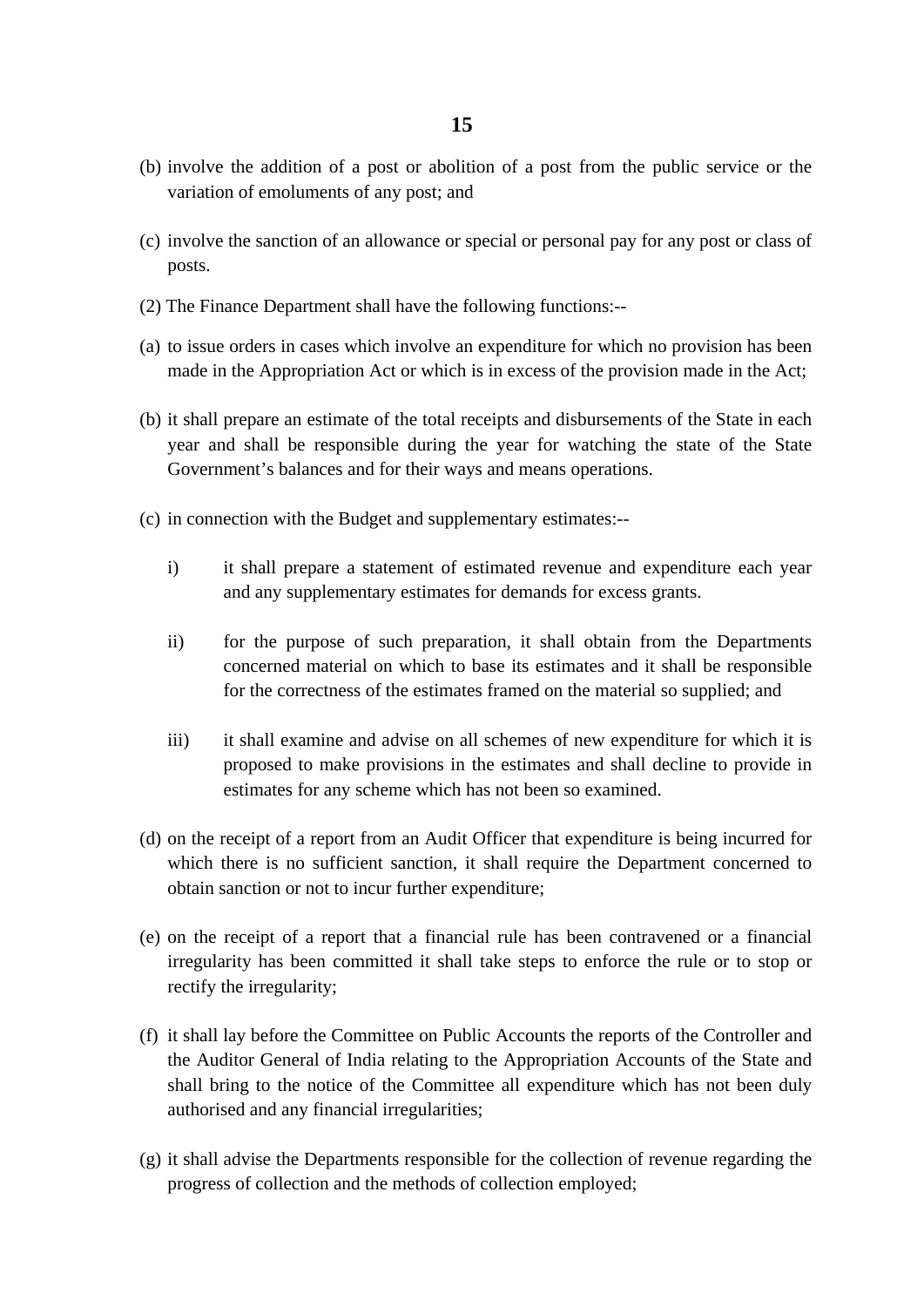- (h) it shall be responsible for proper utilisation and safety of Provident Fund deposit of Government Servants and shall frame Rules relating to giving of advances out of Provident Fund, the recovery of such advances and advising Departments generally on such matters; it bring understood that it is the duty of the Government Servant himself to get the annual verification and reconciliation of his or her own Provident Fund Account from the Accountant General who is responsible for maintaining the accounts. The Finance Department shall also lay down rules relating to advance made to Government Servants for purchase or construction of houses and purchase of conveyances.
- (i) it shall examine and report on all proposals for the increase or reduction of taxation;
- (j) it shall examine and report on all proposals for borrowing by the State Government, shall raise such loans as have been duly authorised and shall be in-charge of all matters relating to the service of loans and the discharge of any financial guarantee.
- (k) it shall be responsible for laying down appropriate financial rules for guidance of other Departments which are responsible for proper maintenance of accounts by themselves and by the establishments subordinate to them. Finance Department may take such action as may be appropriate to enforce such accountability.
- 22. (1) After the assent has been given to the Appropriation Act, specifying the grants and also the sums required to meet the expenditure, if any, charged on the revenues of the State, the Finance Department shall have the power to sanction or to authorise sanction if any re-appropriation within a grant from one major, minor or subordinate head to another.

(2) Copies of all orders sanctioning any re-appropriation which do not require the sanction of the Finance Department shall be communicated to that Department as soon as such orders are passed.

- 23. The Finance Department shall also be consulted on all proposals to sanction the relaxation of any financial rules and also before final orders are passed in any case of serious financial irregularity.
- 24. where consultation with the Finance Department is necessary under the rules, it shall take place before the issue of orders or submission of the case to the Executive Council;

Provided that it shall be open to the Finance Department to prescribe by general or special order, cases in which such consultation with it may not be necessary.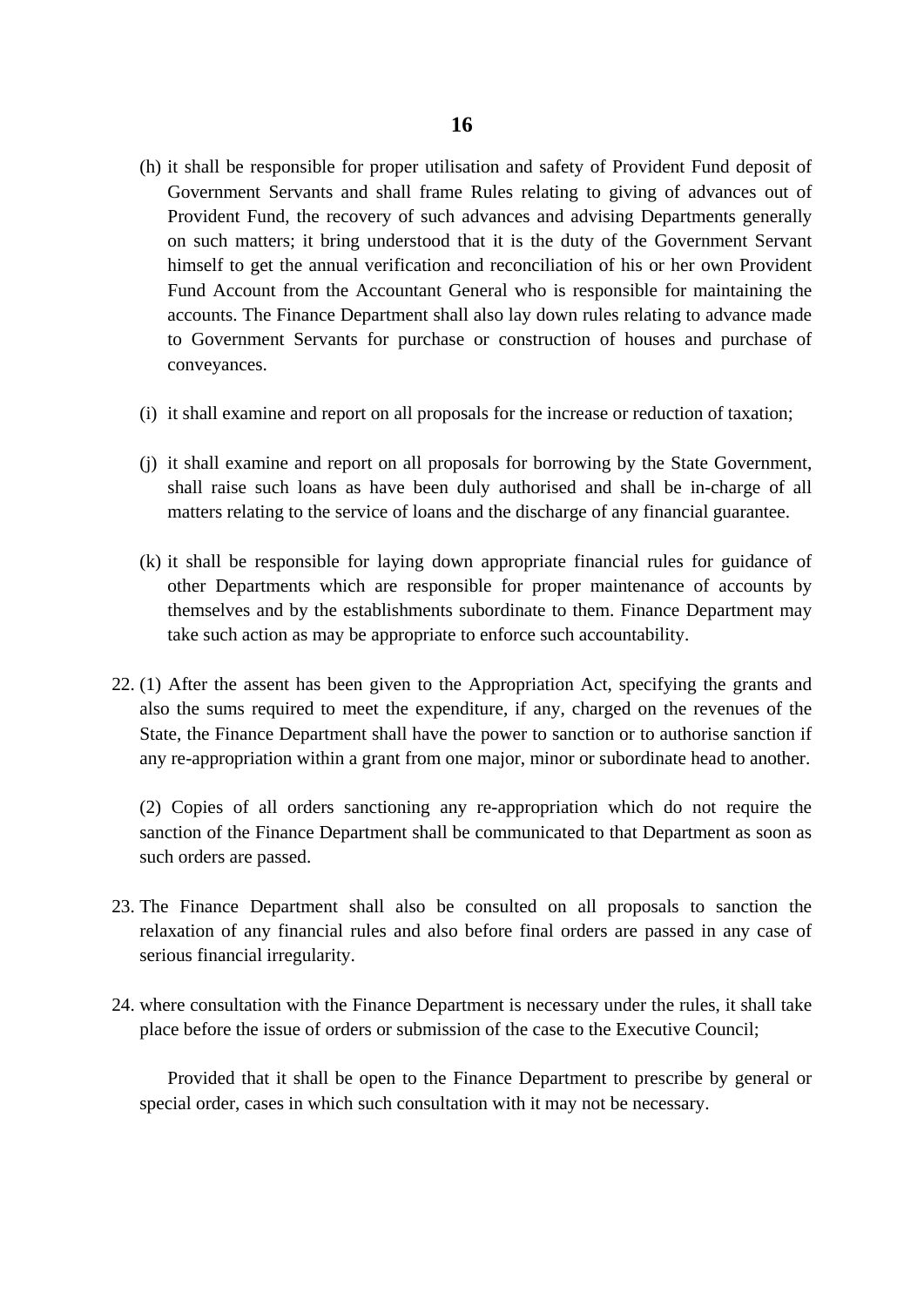#### **D. PERSONNEL AND ADMINISTRATIVE REFORMS DEPARTMENT**

25. (1) Personnel and Administrative Reforms Department shall be responsible for seeing that the rules and principles relating to services in general are properly followed.

(2) Personnel and Administrative Reforms Department shall be consulted for advice by other Departments in matters relating to framing of service rules and general principles relating to services.

(3) The concurrence of the Personnel and Administrative Reforms Department shall be obtained by other Departments in the following matter namely:--

- (a) Relaxation of any service rules.
- (b) Relaxation of any general service condition, and
- (c) Creation of any gazetted post or payment of additional remuneration to any gazetted officers.

#### **E. LAW DEPARTMENT**

- 26. (1) All Departments shall consult Law Department on:--
	- (a) any proposal for legislation and drafting of Bills;
	- (b) any matter involving questions of law;
	- (c) any matter requiring interpretation of the provisions of any Act, rules or regulations;
	- (d) institution, withdrawal and conduct of cases in courts; and
	- (e) any other matter connected with the courts and tribunals.

 (2) All reference to Law Department shall be accompanied by a précis of the subject matter and a statement of facts and specific points for which legal opinion or advice is sought for.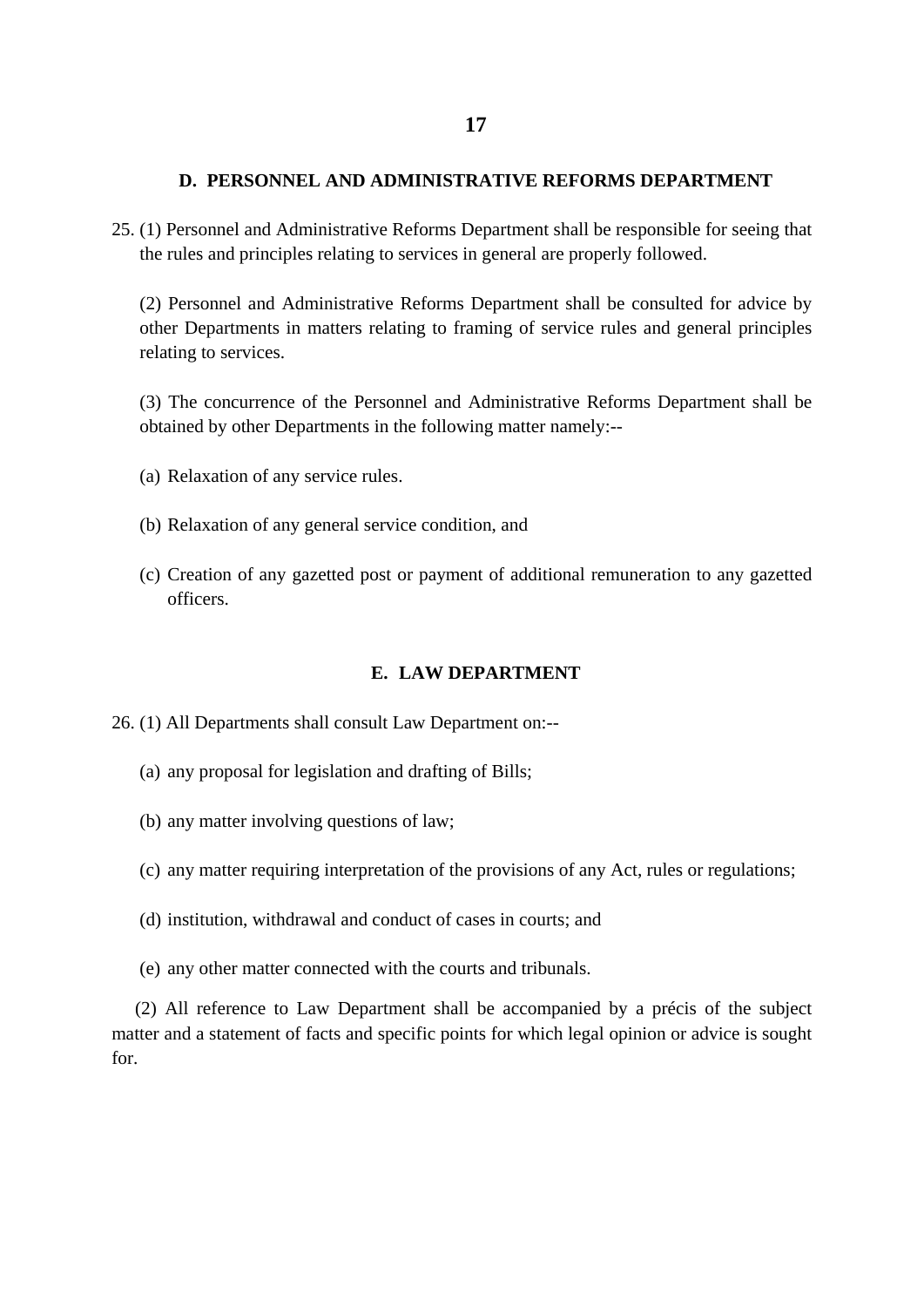(3) Regarding legislation the function of the Law Department is to put into technical shape the legislative proposal of which the policy has been approved and every proposal to initiate legislation shall be considered by and, if necessary, transferred to the Department to which the subject matter of legislation relates and the necessity for legislation and all matters of substance to be embodied in the Bill shall be discussed and, subject to these rules, settled, by that Department.

27. (1) If legislation is decided upon by the Adviser or the Governor, as the case may be, the Department shall if it involves expenditure from the Consolidated Fund of the State, prepare in consultation with the Finance Department, a financial statement. After the financial statement is prepared the administrative department shall prepare a self contained summary setting out the facts of the case and the legislative measures proposed and send the same to the Law Department for its comments, if any, before its submission to the Adviser for approval.

(2) The summary so sent shall be revised whenever necessary in the Law Department and returned to the concerned administrative department which shall then submit the same to the Adviser for consideration.

(3) After the approval of the Adviser is obtained for any legislative proposal, the department initiating the same shall prepare an Office Memorandum indicating with sufficient precision the line on which it has been decided to legislate and request the Law Department to take steps for drafting the Bill.

(4) The Law Department shall comply with the request and after preparing a draft Bill in consultation with the Advocate General, if necessary, shall send the same to the initiating Department. The said department shall then submit the draft Bill to the governor through the Adviser for final approval and after such approval shall take all steps in accordance with the instructions issued by the Government of India in that behalf from time to time for enactment of the Bill.

(5) If any provisions in the draft Bill are so modified by the originating department as to involve expenditure from the Consolidated Fund of the State, the said department shall prepare or revise, as the case may be, in consultation with the Finance Department, the financial statement. The procedure described in sub-rule (4) shall then apply to such Bill.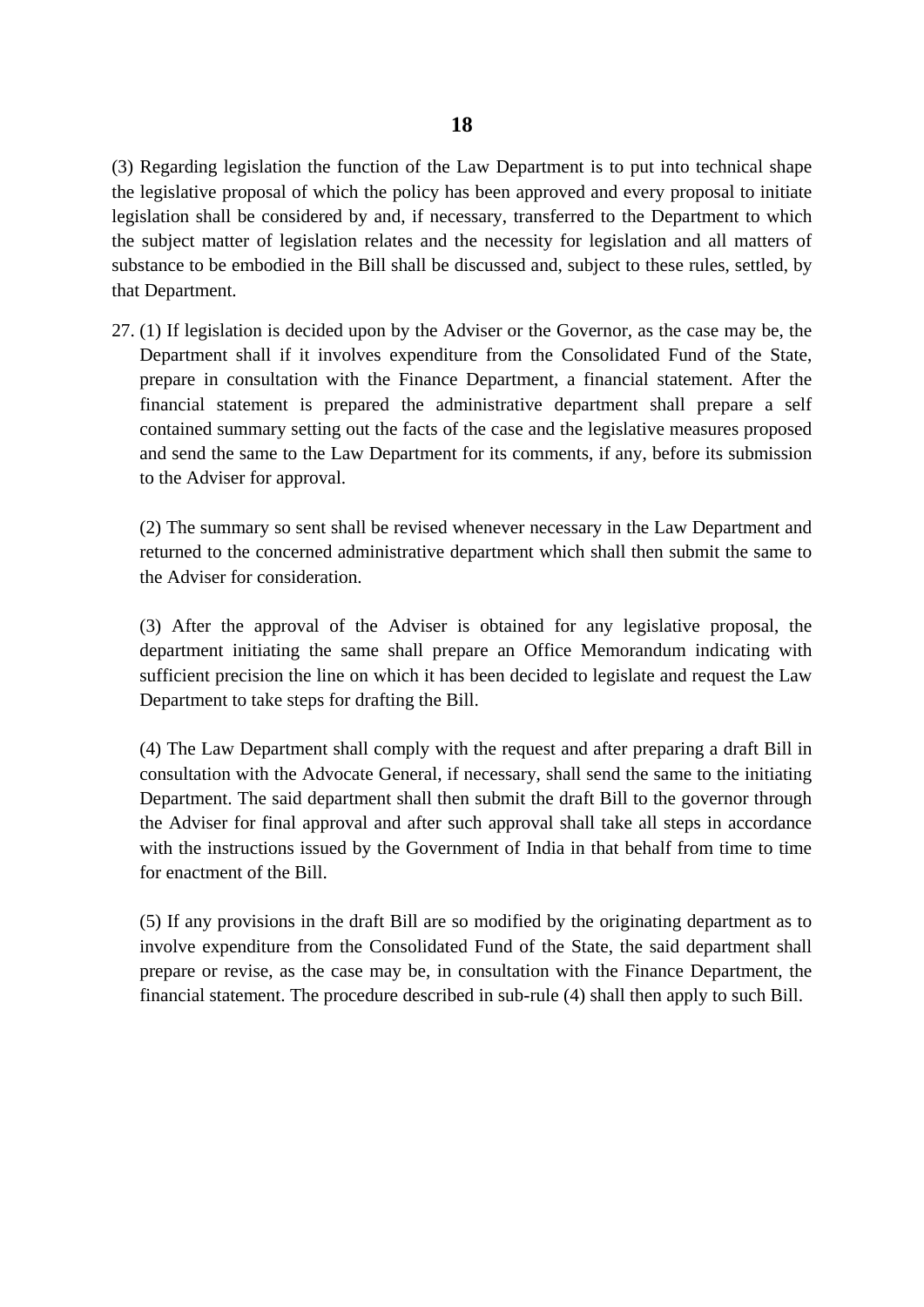(6) Copies of the draft Bill accompanied by a detailed note in the nature of a summary, a statement of objects and reasons, a note on the financial implications and copies of the parent Act in case it is an amending Bill or extracts of the relevant sections proposed to be amended shall be sent by the administrative department to the concerned administrative Ministry at the Centre, the Union Ministry of Home Affairs and the Union Ministry of Law for immediate processing and taking steps for enactment by the President.

- 28. Whenever a Bill falls within any of the categories requiring the previous recommendation or sanction of the President, the initiating Department shall while forwarding the Bill to the Government of India bring the above fact to the notice of the concerned Ministry.
- 29. (1) Notwithstanding anything contained in these rules, measures designed solely to modify and consolidate existing enactments and legislation of a formal character, such as repealing and amending Bills, may be initiated in the Law Department:

Provided that the Law Department shall send a copy of the draft Bill to the Department which is concerned with the subject matter, for consideration as an administrative measure and the department to which it is sent shall forthwith make such enquires as it thinks fit and shall send to the Law Department its opinion thereon together with a copy of every communication received by them on the subject.

(2) Thereupon, the Law Department shall submit the Bill to the Adviser for orders and if the Adviser so directs, take necessary further steps for it s enactment.

- 30. Whenever a non-official Member of Parliament gives notice of his intention to move for leave to introduce a Bill, the Law Department shall, on receipt of information about such notice from the Government of India, communicate the same to the department to which the subject matter of the Bill relates.
- 31. Every Bill of the nature referred to in Article 199 shall—
	- (a) If the Bill does not relate to a subject dealt with in the Finance Department be sent to the Secretary of the department dealing with the said subject. Such Bill shall thereafter be submitted to the Adviser or the Governor as the case may be.
	- (b) If the Bill relates to a subject dealt with in the Finance Department, be submitted to the Adviser and the Governor.
- 32. The provisions of these rules shall, so far as may be apply in respect of ordinances promulgated under clause (1) of Article 213, subject to the following—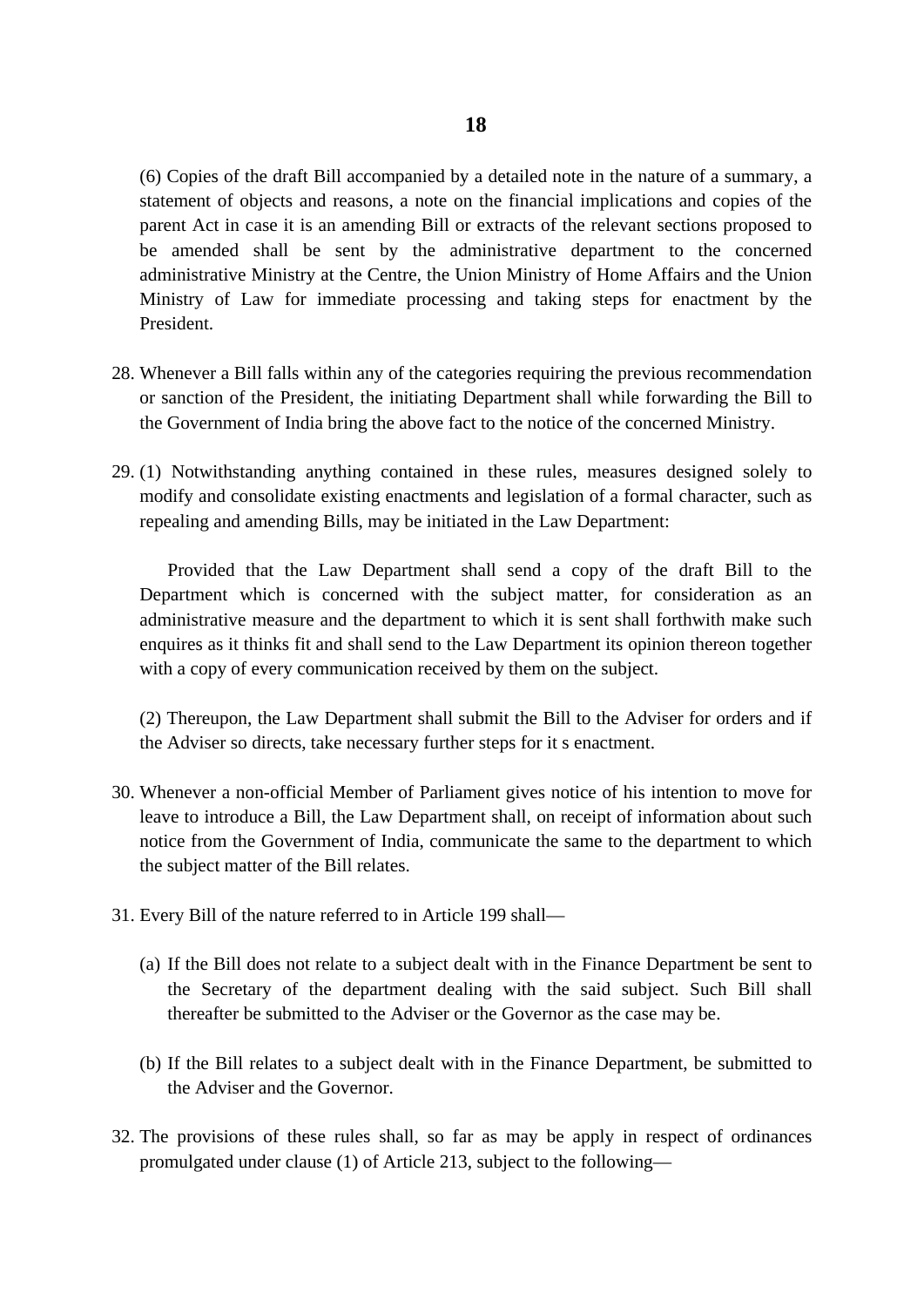- (a) After the ordinance has been approved by the Adviser the initiating department shall submit the same to the governor shall send the draft of the Ordinance to the concerned Ministry of the Government of India for the approval of the President.
- (b) On receipt of the copy of the Ordinance signed by the President, the Department shall forward the same to the Law Department for application.
- (c) In case the President returns the draft Ordinance to the Governor for promulgation, the ordinance shall be promulgated by the Governor and the same shall be published by the Law Department.
- (d) After the publication of the Ordinance the Law Department shall forward a copy of the same to the Governor and two copies thereof to the Secretary to the Government of India in the Ministry dealing with the subject matter of the Ordinance for being laid before the Parliament as required under clause (2) of Article 213.

#### **F. OTHER DEPARTMENTS**

- 33. The functions of other Departments shall be governed by the instructions and orders of the Government issued from time to time,
- **Miscellaneous** 34. If any doubt arises as to the interpretation of these rules, it shall be referred to the Governor whose decision shall be final.
	- 35. These rules may, to such extent as may be necessary, be supplemented by instructions issued by the Governor.
- Suspension of the 1972 Rules. 36. (1) The Rules of Executive Business of the Government of the State of Meghalaya notified *vide* CA.2/72/1, dated 21<sup>st</sup> January, 1972 as amended, shall remain suspended during the period of operation and revive on cessation of the Proclamation.

(2) Notwithstanding such suspension, any order or general directions issued there under shall be deemed to have been issued under these rules except to the extent of any repugnancy to these rules, and shall continue in force until varied or rescinded.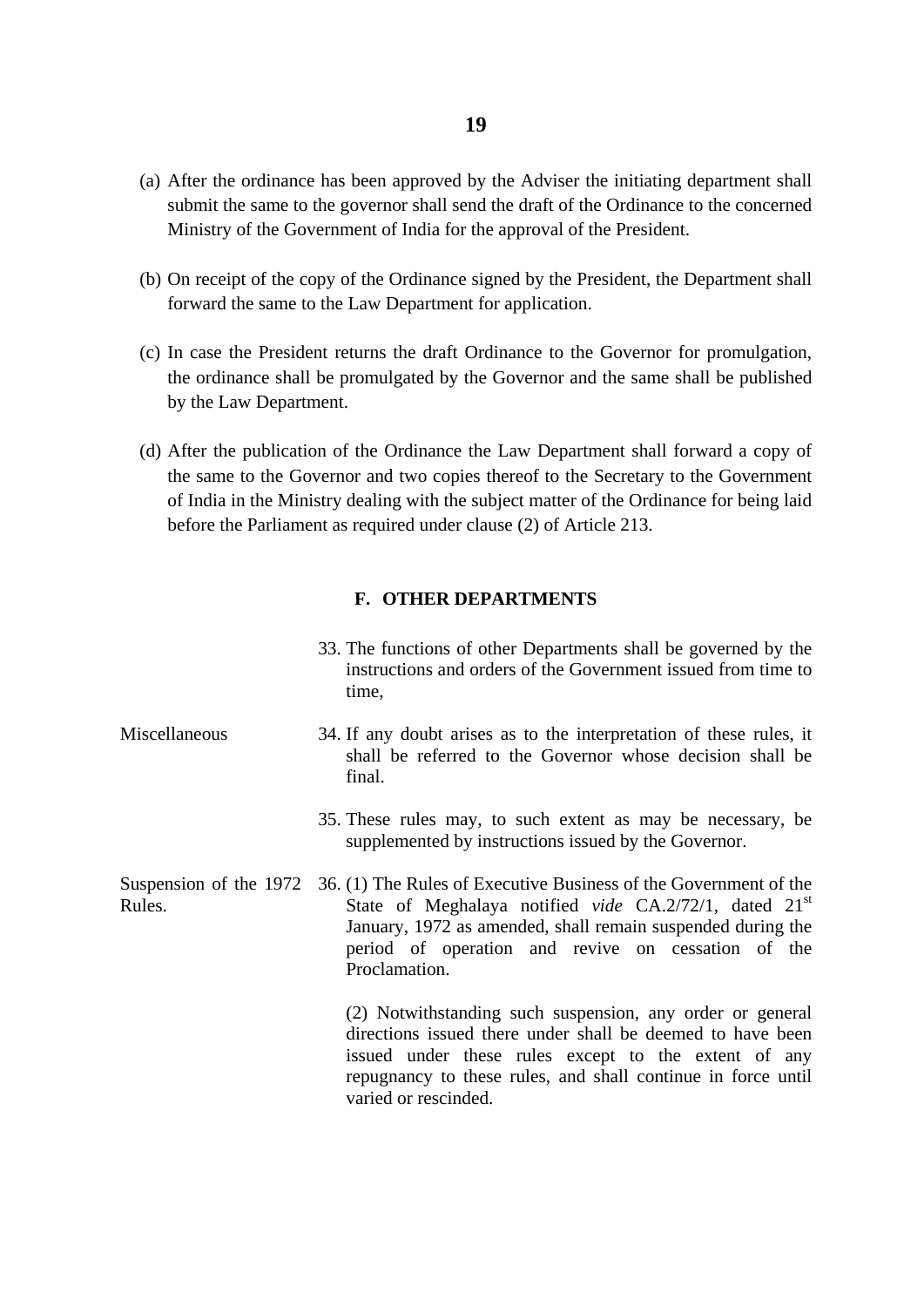37. Unless the context otherwise requires the General Clauses Act, 1897 shall apply for the interpretation of these rules as it applies for the interpretation of a Central Act.

By Order of the Governor.

J. M. PHIRA,

Special Secretary to the Govt. of Meghalaya,

Executive Council Affairs Department.

Dated, Shilllong

The 1<sup>st</sup> November, 1991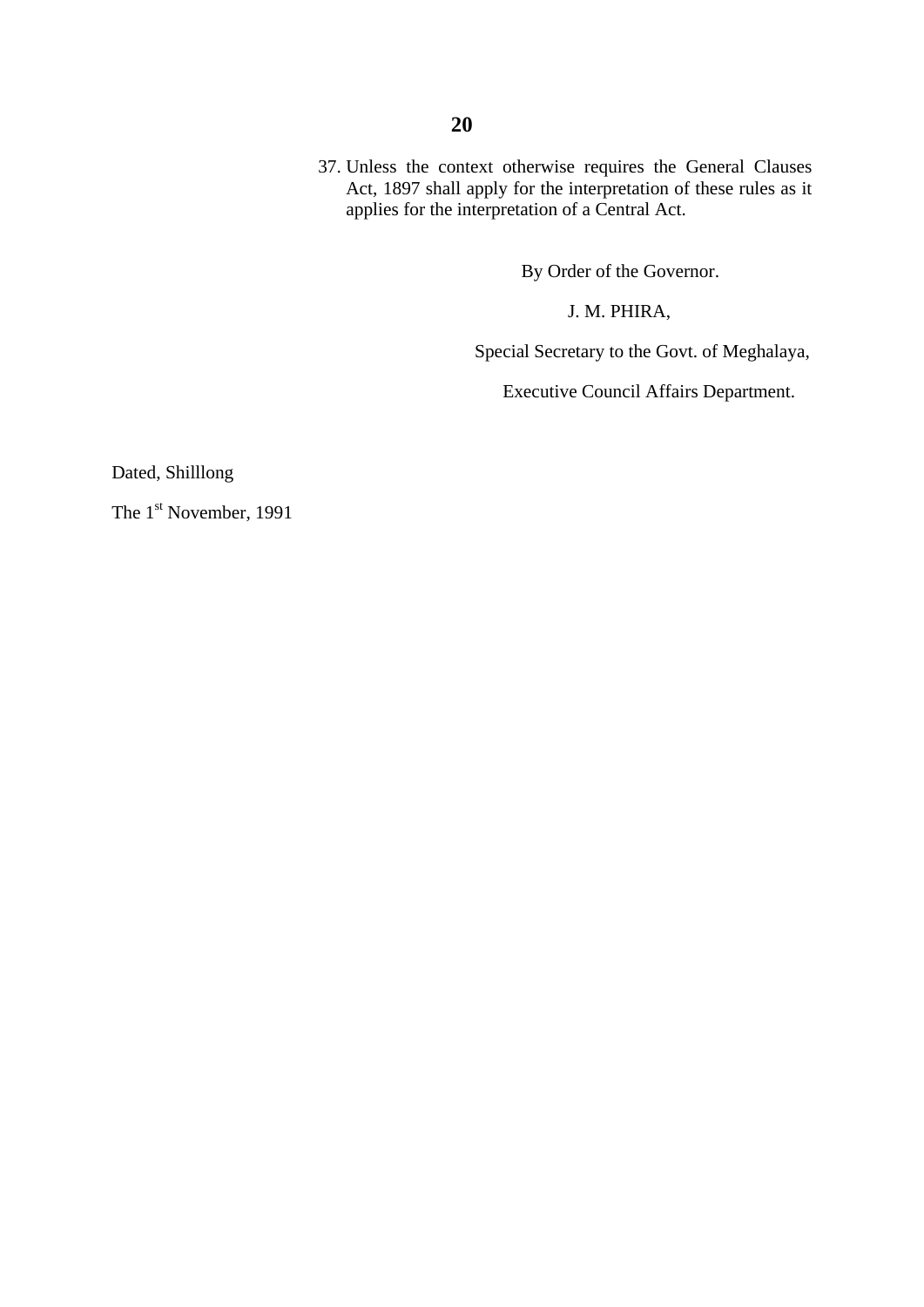#### THE FIRST SCHEDULE

#### *See* Rule 3 (1)

#### **List of Departments**

#### Departments:--

- 1. Agriculture.
- 2. Animal Husbandry and Veterinary and Dairy Development.
- 3. Arts and Culture.
- 4. Border Areas Development.
- 5. Community and Rural Development.
- 6. Cooperation.
- 7. District Council Affairs.
- 8. Education.
- 9. Election.
- 10. Evaluation.
- 11. Excise, Registration, Taxation and Stamps.
- 12. Executive Council Affairs.
- 13. Fisheries.
- 14. Finance.
- 15. Food and Civil Supplies.
- 16. Forest and Environment.
- 17. General Administration.
- 18. Health and Family Welfare.
- 19. Home (including Passport).
- 20. Housing.
- 21. Industries (including Sericulture and Weaving).
- 22. Law.
- 23. Labour.
- 24. Minor Irrigation.
- 25. Parliamentary Affairs.
- 26. Personnel and Administrative Reforms.
- 27. Planning (including Science and Technology).
- 28. Political.
- 29. Power, Mining and Geology.
- 30. Printing and Stationery.
- 31. Programme Implementation.
- 32. Public Health Engineering.
- 33. Public Relations.
- 34. Public Works (Roads and Bridges, Buildings and Medium Irrigation).
- 35. Relief and Rehabilitation of displaced persons.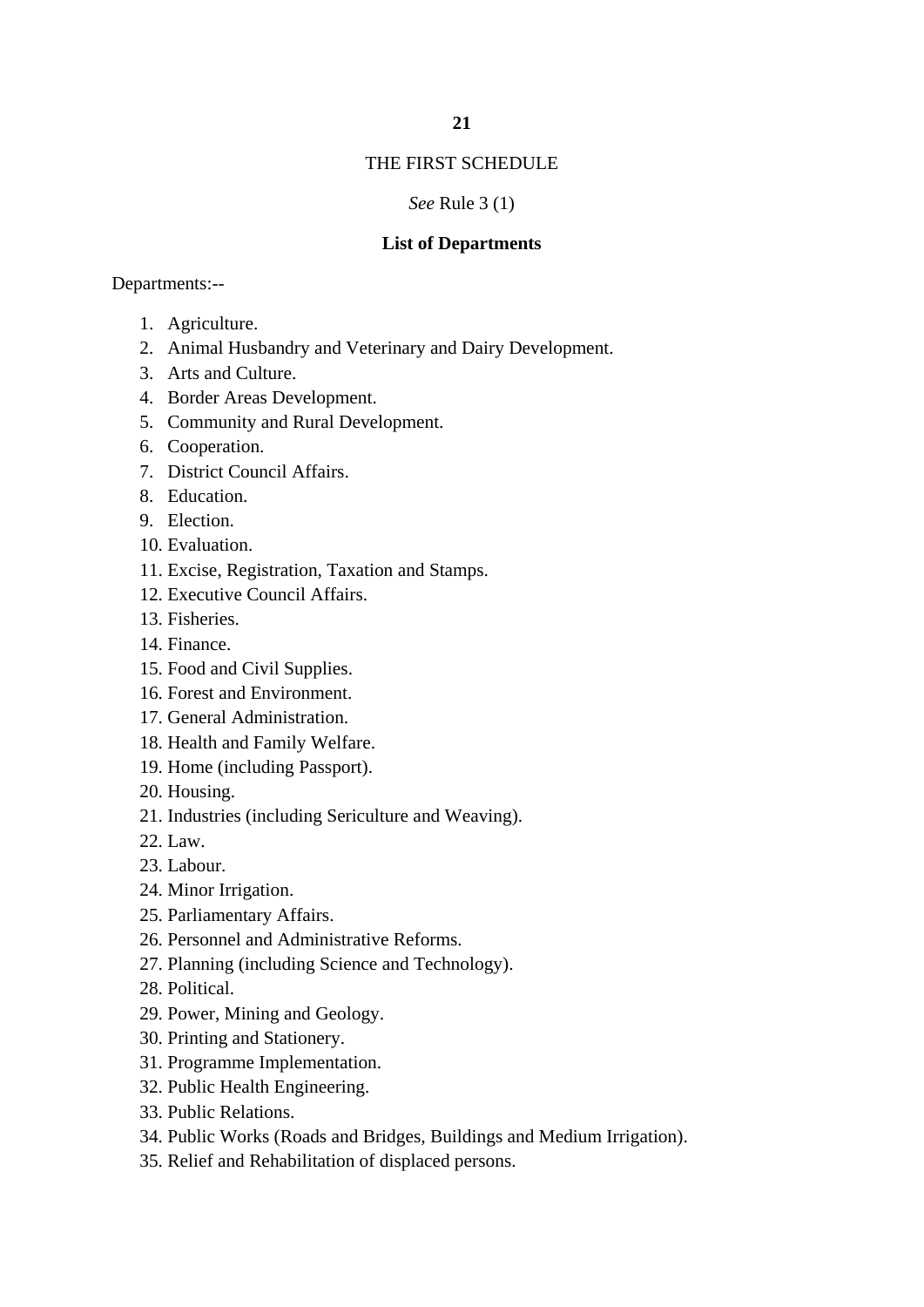36. Reorganisation.

- 37. Revenue.
- 38. Secretariat Administration.
- 39. Social Welfare.
- 40. Soil Conservation.
- 41. Sports and Youth Affairs.
- 42. Tourism.
- 43. Trade (including Border Trade).
- 44. Transport and Communications.
- 45. Urban Affairs.
- 46. Weights and Measures.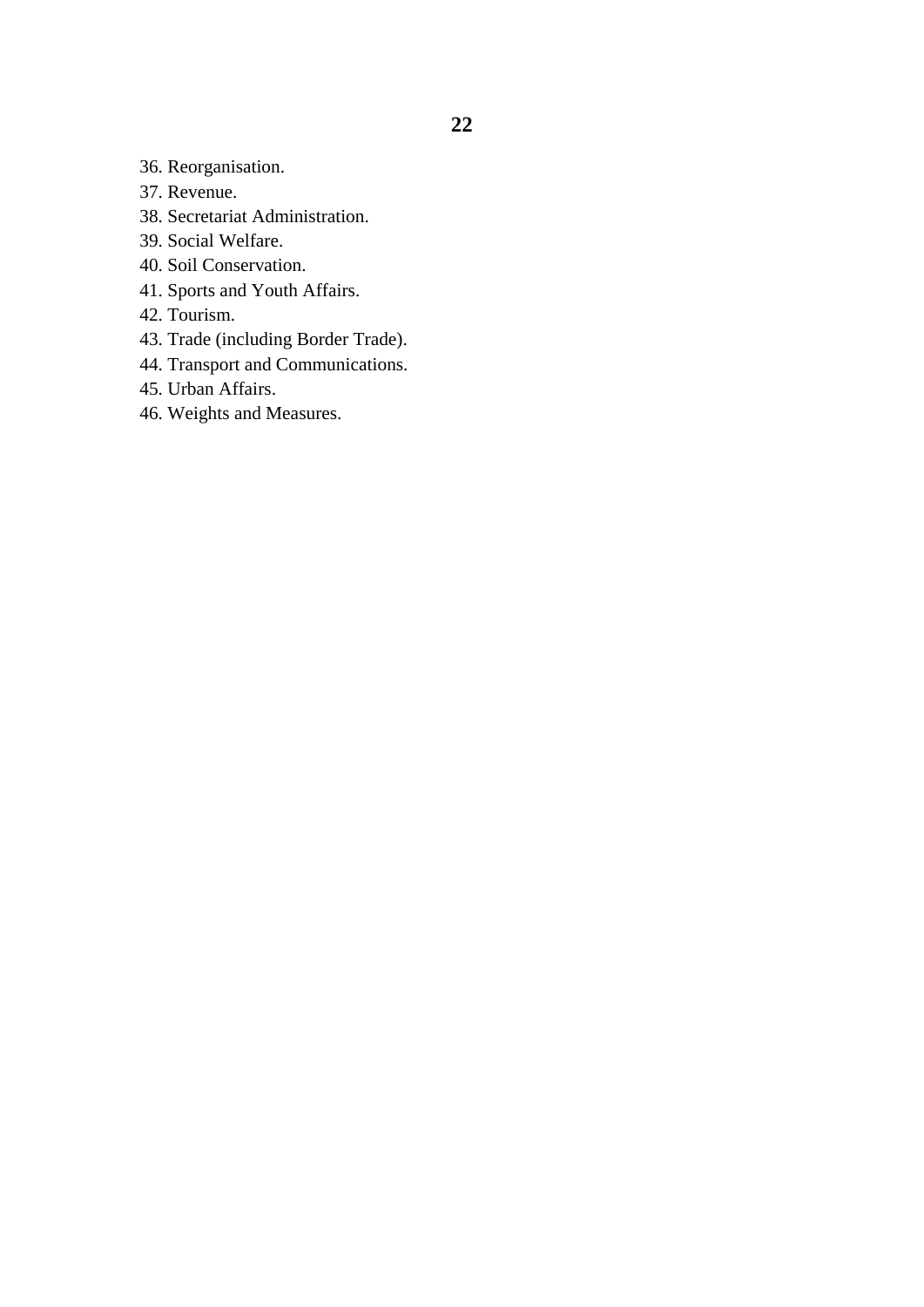#### **23**

#### THE SECOND SCHEDULE

#### [*See* rule 7 (4)]

- 1. Proposal for the appointment or removal of the Advocate General or for the determining or varying the remuneration payable to him.
- 2. Proposals for the appointment of Legal Remembrancer and Secretary, Law.
- 3. Proposal for the making or amending rules regulating the recruitment and conditions of service of—
	- (a) persons appointed to the Secretariat staff of the Assembly (Article 187 (3));
	- (b) officers and servants of the High Court under Article 229, provisos to clauses (1) and  $(2)$ ;
	- (c) persons appointed to the public service and posts in connection with the affairs of the State (proviso to Article 309).
- 4. Proposals for the making or amending rules under Article 234.
- 5. Proposals for the issue of a notification under Article 237.
- 6. Any proposals involving any action for the dismissal, removal or suspension of a member of the Public Service Commission.
- 7. Proposals for making or amending regulations under Article 318 or under proviso to clause (3) of Article 320.
- 8. Report of the Public Service Commission on its work (Article 323 (2)) and any proposal to be taken with reference thereto.
- 9. Proposal for legislation including the issue of ordinance under Article 213 of the constitution.
- 10. Proposals for the imposition of a new tax or any change in the method of assessment or the pitch of any existing tax or land revenue or irrigation rates or for the raising of loans on the security of revenues of the State or for giving of a guarantee by the Government of the State.
- 11. Any proposal which affects the finances of the State which does not have the consent of the Finance Department.